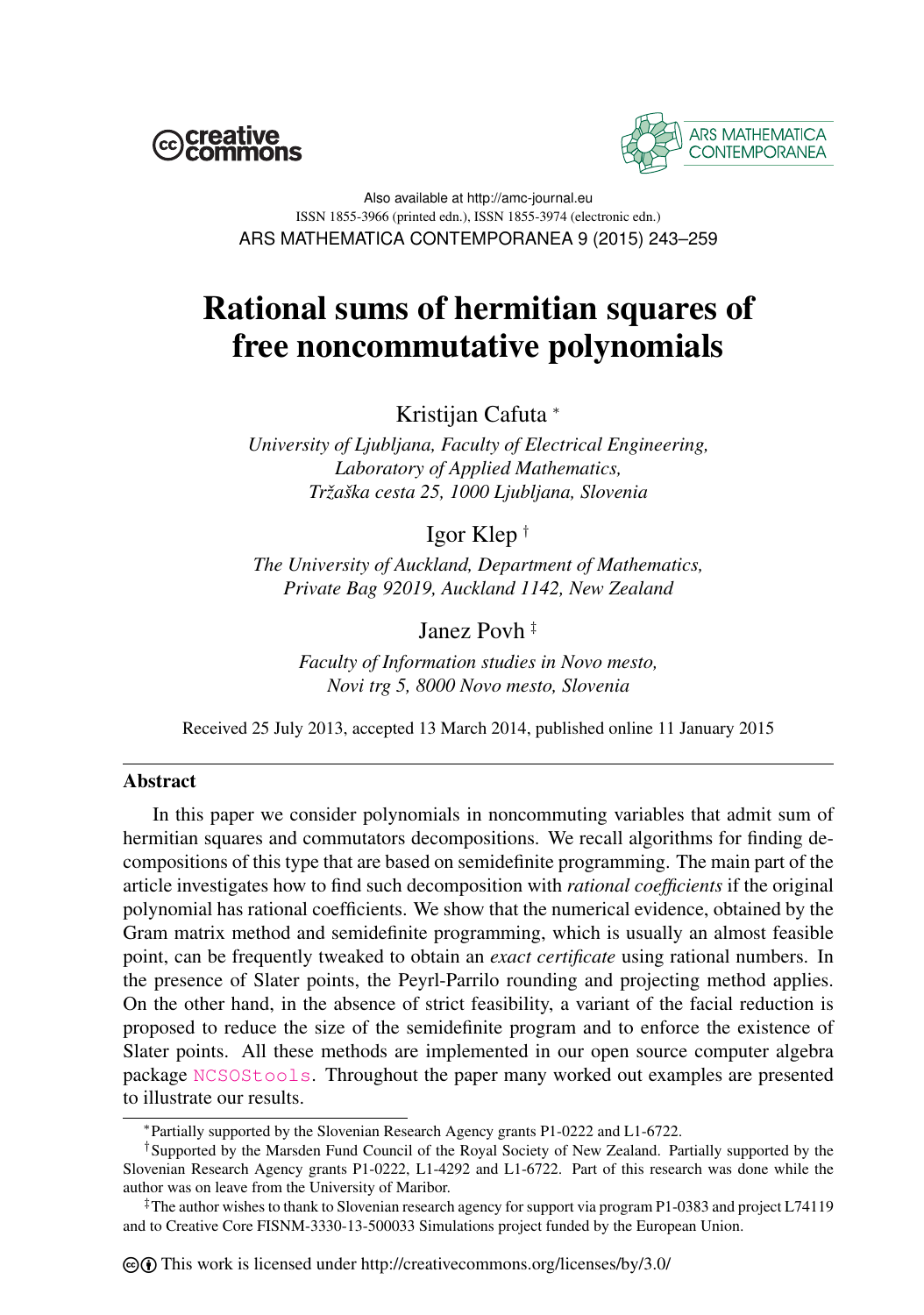*Keywords: Sum of squares, semidefinite programming, noncommutative polynomial, Matlab toolbox, commutator, cyclic equivalence, free positivity, real algebraic geometry, Motzkin polynomial, Bessis-Moussa-Villani (BMV) conjecture, NCSOStools.*

*Math. Subj. Class.: Primary 13J30, 90C22; Secondary 08B20, 11E25, 90C90*

# 1 Introduction

In this paper we consider free noncommutative (nc) polynomials that are sums of hermitian squares (and commutators). We focus on the following important question: how to obtain a rational certificate (i.e., a symbolic proof) for such a decomposition when the given nc polynomial has rational coefficients and we have numerical (approximate) evidence of a sum of hermitian squares (and commutators) decomposition obtained by mathematical optimization methods (e.g. by using open-source software package  $NCSOStools$ )?

#### 1.1 Notation

Nc polynomials with real coefficients, denoted by  $\mathbb{R}\langle X\rangle$ , are (real) linear combinations of words in letters  $X_1, \ldots, X_n$ , including the empty word 1. We shortly denote by X the *n*-tuple of letters  $(X_1, \ldots, X_n)$ . These nc polynomials form a free algebra, which we equip with the *involution* ∗ that fixes R and letters point-wise and thus reverses words, e.g.  $(X_1X_2X_3 - X_3^2X_1)^* = X_3X_2X_1 - 2X_1X_3^2$ . Hence  $\mathbb{R}\langle \underline{X} \rangle$  is the \*-algebra freely generated by *n* symmetric letters. The subset of  $\mathbb{R}\langle X\rangle$  consisting of all symmetric nc polynomials is denoted by

$$
\operatorname{Sym} \mathbb{R} \langle \underline{X} \rangle := \{ f \in \mathbb{R} \langle \underline{X} \rangle \mid f = f^* \}.
$$

If  $V = (v_i)$  is a (column) vector of nc polynomials  $v_i \in \mathbb{R} \langle X \rangle$ , then  $V^*$  is the row vector with components  $v_i^*$  and  $V^t$  denotes the row vector with components  $v_i$ .

The length of the longest word in an nc polynomial  $f \in \mathbb{R}\langle X \rangle$  is the *degree* of f and is denoted by  $\deg f$ . The degree of f in  $X_i$ ,  $\deg_i f$ , is the largest number of occurrences of the letter  $X_i$  in a monomial appearing in f. Similarly, the length of the shortest word appearing in  $f \in \mathbb{R}\langle X \rangle$  is called the *min-degree* of f and denoted by mindeg f. Likewise, mindeg<sub>i</sub> f is introduced. If the variable  $X_i$  does not occur in any monomial of f, then mindeg<sub>i</sub>  $f = 0$ . The set of all nc polynomials of degree  $\le d$  will be denoted by  $\mathbb{R}\langle X\rangle_{\le d}$ . Whenever an nc polynomial f involves only two variables, we write  $f \in \mathbb{R}\langle X, Y \rangle$ .

**Example 1.1.** Let  $f = 3Y^2X + 2XYXY - 5Y^3 \in \mathbb{R}\langle X, Y \rangle$ . Then

$$
\deg f = 4, \deg_X f = 2, \deg_Y f = 3, \, \text{mindeg} f = 3, \, \text{mindeg}_X f = 0, \, \text{mindeg}_Y f = 2,
$$

$$
f^* = 3XY^2 + 2YXYX - 5Y^3.
$$

Positivity of nc polynomials is a core part of *free real algebraic geometry*. In this paper we consider two types of positivity: (i) *positivity via eigenvalues*, i.e.,  $f \in \text{Sym } \mathbb{R}\langle X \rangle$ is positive if  $f(A)$  is a positive semidefinite matrix for every *n*-tuple of real symmetric matrices A of the same order; (ii) *trace positivity*, i.e.,  $f \in \mathbb{R}\langle X \rangle$  is trace positive if

*E-mail addresses:* kristijan.cafuta@fe.uni-lj.si (Kristijan Cafuta), igor.klep@auckland.ac.nz (Igor Klep), janez.povh@fis.unm.si (Janez Povh)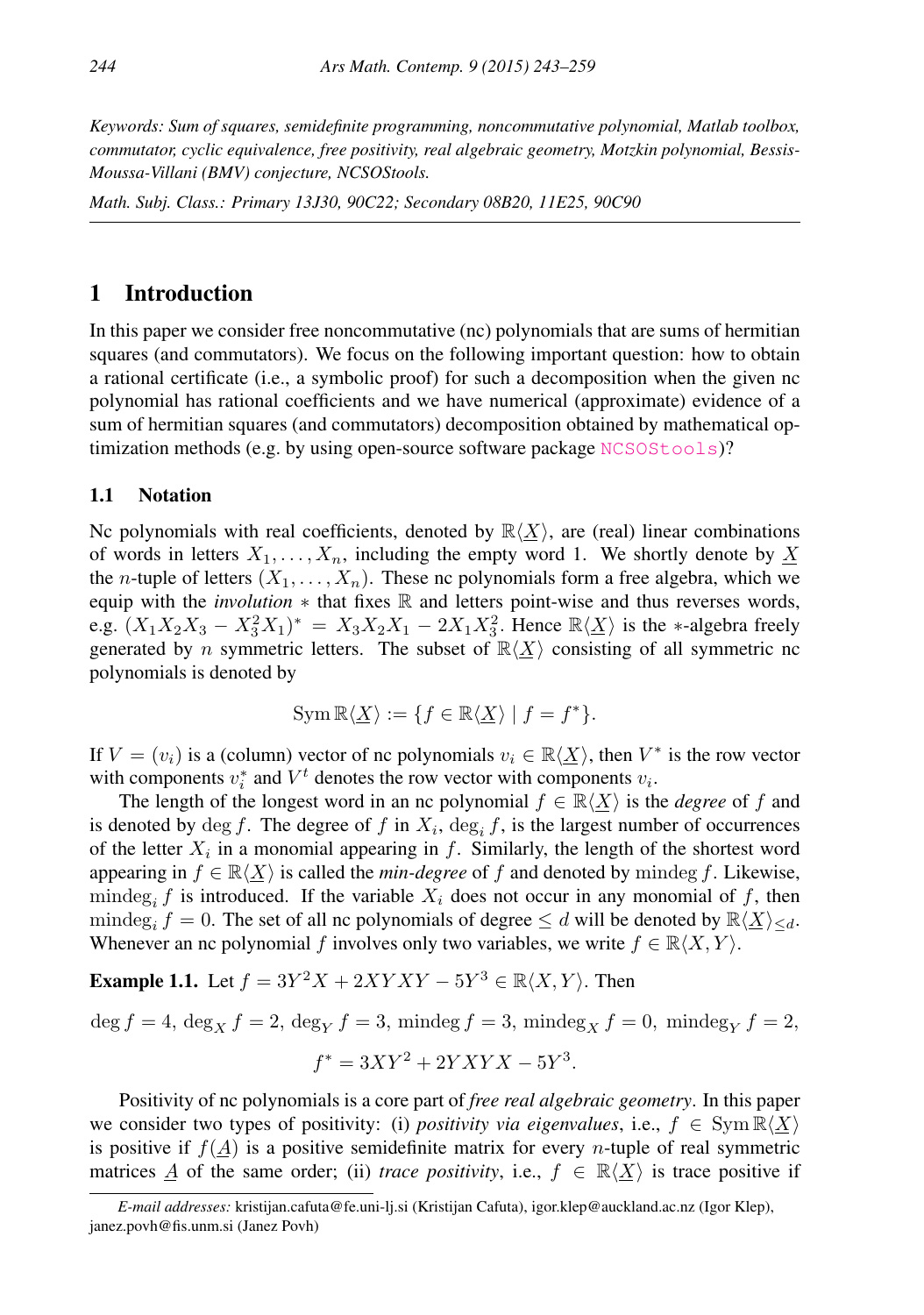tr  $f(A) > 0$  for every *n*-tuple of real symmetric matrices  $\underline{A}$  of the same order. Note that positivity implies trace positivity while the converse is not true.

Helton  $[16]$  and McCullough  $[27]$  proved that a symmetric nc polynomial f is positive if and only if it can be decomposed as a *sum of hermitian squares* (SOHS), that is, there exist nc polynomials  $g_1, \ldots, g_m$  such that  $f = \sum_{i=1}^m g_i^* g_i$ . We denote all nc polynomials that admit SOHS decompositions as

$$
\Sigma^2 := \Big\{ f \in \operatorname{Sym} \mathbb{R} \langle \underline{X} \rangle \mid f = \sum_{i=1}^m g_i^* g_i, \ g_i \in \mathbb{R} \langle \underline{X} \rangle, \ m \ge 1 \Big\}.
$$

For trace positivity there is no necessary and sufficient condition of this type but there exists an important sufficient condition, obtained using cyclic equivalence to SOHS [\[18\]](#page-15-1); for a more example specific approach to certificates for trace positivity we refer to  $\lceil 36 \rceil$ . Nc polynomials  $f, g \in \mathbb{R}\langle \underline{X} \rangle$  are *cyclically equivalent*  $(f \stackrel{\text{cyc}}{\sim} g)$  if and only if there exist nc polynomials  $p_i, q_i \in \mathbb{R} \langle \underline{X} \rangle$  such that

$$
f - g = \sum_{i=1}^{k} (p_i q_i - q_i p_i).
$$

We call an element of the form  $[p, q] := pq - qp$ , where  $p, q \in \mathbb{R}\langle X \rangle$ , a *commutator*. Cyclically equivalent nc polynomials have equal trace if they are evaluated at the same ntuple of real symmetric matrices, since the trace of every commutator of matrices is zero. Therefore if  $f$  is cyclically equivalent to SOHS, it is trace positive. We denote the set of nc polynomials of this type by

$$
\Theta^2:=\big\{f\in\mathbb{R}\langle\underline{X}\rangle\mid\exists g\in\Sigma^2:\ f\stackrel{\mathrm{cyc}}{\thicksim} g\big\}.
$$

By definition, the elements in  $\Theta^2$  are exactly the nc polynomials which can be written as sums of hermitian squares with commutators.

Although any bivariate nc polynomial of degree at most 4 is trace positive if and only if it is a sum of (four) squares with commutators  $[5, 8]$  $[5, 8]$  $[5, 8]$ , there are trace positive nc polynomials which are *not* members of  $\Theta^2$ . Probably the easiest example is the noncommutative Motzkin polynomial,  $XY^4X + YX^4Y - 3XY^2X + 1$  [\[18,](#page-15-1) Example 4.4]; see also Subsection [3.3.2.](#page-12-0) We also refer the reader to [\[19,](#page-15-3) Example 3.5] for more sophisticated examples obtained by considering the BMV conjecture.

Cyclic equivalence is obviously an equivalence relation. It can be easily detected by the following remark.

#### **Remark 1.2** ( $\lceil 18 \rceil$ ).

- (a) For words  $v, w \in \langle \underline{X} \rangle$ , we have  $v \stackrel{\text{cyc}}{\sim} w$  if and only if there are words  $v_1, v_2 \in \langle \underline{X} \rangle$ such that  $v = v_1v_2$  and  $w = v_2v_1$ . That is,  $v \stackrel{\text{cyc}}{\sim} w$  if and only if w is a cyclic permutation of  $v$ .
- (b) Nc polynomials  $f = \sum_{w \in \langle X \rangle} a_w w$  and  $g = \sum_{w \in \langle X \rangle} b_w w (a_w, b_w \in \mathbb{R})$  are cyclically equivalent if and only if for each word  $v \in \langle X \rangle$ ,

<span id="page-2-0"></span>
$$
\sum_{\substack{w \in \langle \underline{X} \rangle \\ w \in \mathcal{X}_v}} a_w = \sum_{\substack{w \in \langle \underline{X} \rangle \\ w \in \mathcal{X}_v}} b_w.
$$
\n(1.1)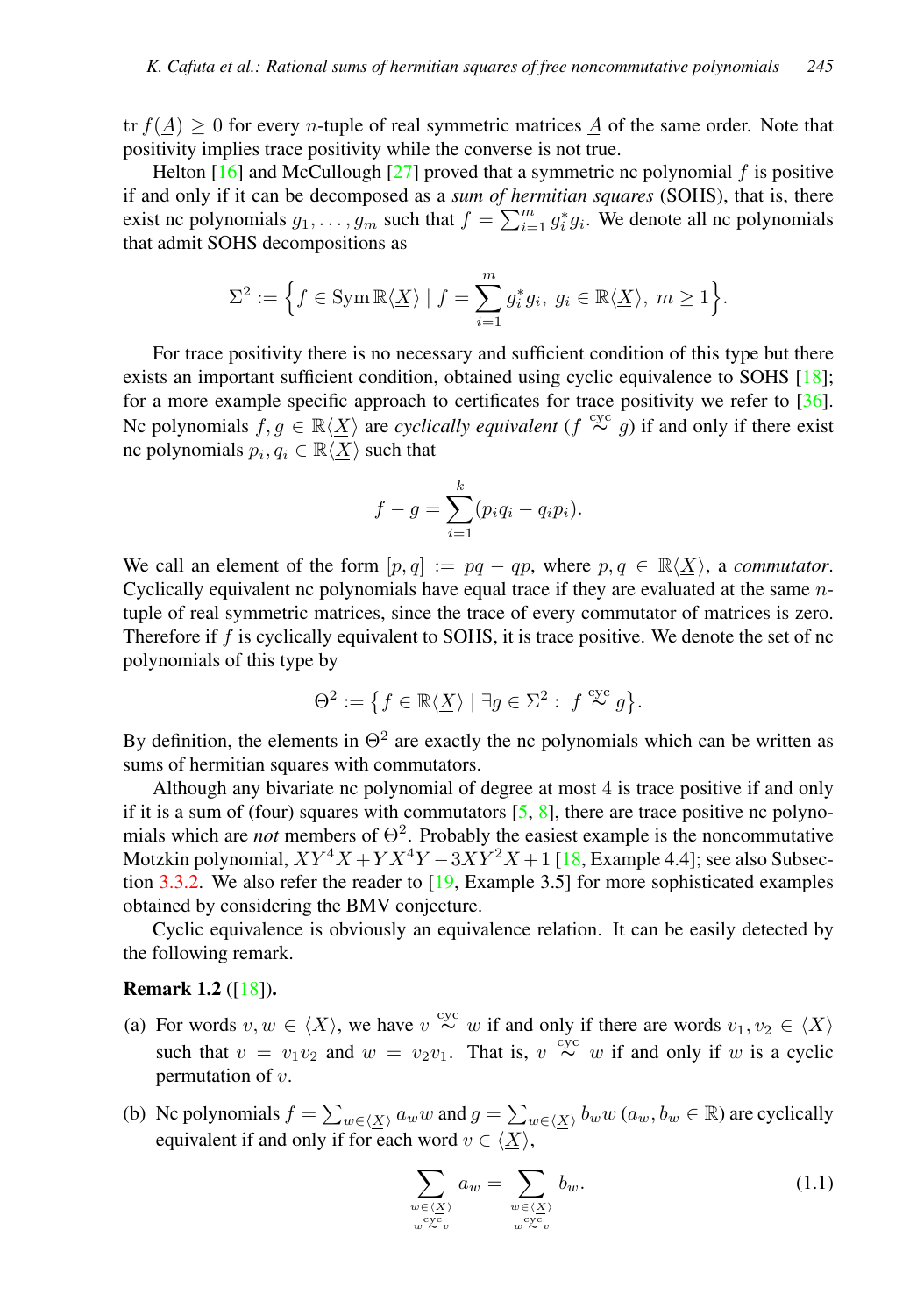**Example 1.3.** Let  $f = 1 + X^2 + 2X^2Y - 2XY + 2XY^2X \in \mathbb{R}\langle X, Y \rangle$ . Since

$$
f = (X + XY)^{*}(X + XY) + (1 - YX)^{*}(1 - YX) + [X^{2} - X, Y] + [XY, YX]
$$

it follows that

$$
f \stackrel{\text{cyc}}{\sim} (X + XY)^*(X + XY) + (1 - YX)^*(1 - YX),
$$

and therefore  $f \in \Theta^2$ .

#### 1.2 Motivation and related work

There is s surge of interest in free real algebraic geometry in the last decade, partially due to many facets of applications. A nice survey on connections to control theory, systems engineering and optimization is given by de Oliveira, Helton, McCullough, Putinar [\[13\]](#page-15-4). Applications to quantum physics are explained e.g. by Pironio, Navascués, Acín [\[32\]](#page-16-2) who also consider computational aspects related to sums of hermitian squares. On the theoretical level, trace positive nc polynomials arise e.g. in the Lieb-Seiringer reformulation of the famous Bessis-Moussa-Villani (BMV) conjecture [\[2\]](#page-14-1) from statistical quantum mechanics, which was recently proved by Stahl [\[39\]](#page-16-3). This connection will be explained in detail later to demonstrate the usage of our proposed algorithm. In addition, trace positive nc polynomials occur naturally in von Neumann algebras and functional analysis. For instance, Connes' embedding problem  $[12]$  on finite  $II_1$ -factors is a question about the existence of a certain type of sum of hermitian squares certificates for trace positive nc polynomials [\[18\]](#page-15-1). Motivated by this intensive research in free real algebraic geometry we have developed [NCSOStools](http://ncsostools.fis.unm.si/) [\[10\]](#page-15-6) – an open source Matlab toolbox for solving such problems using *semidefinite programming*. As a side product our toolbox implements symbolic computation with free noncommuting variables in Matlab.

# 1.3 Contribution

The main contribution of this paper is the following. Once we know that a given *rational* nc polynomial f can be decomposed as a sum of hermitian squares (with commutators), i.e., we have numerical evidence for the existence of such a decomposition, we aim to obtain an *exact* (rational) certificate. Following ideas from [\[31\]](#page-16-4) (see also [\[17\]](#page-15-7)) we propose an algorithm which under a strict feasibility assumption theoretically and practically always yields a rational certificate. On the other hand, in the absence of strict feasibility, a variant of the facial reduction [\[3\]](#page-14-2) (in our case projecting onto the orthogonal complement of the nullspace of the analytic center) is used to reduce the size of the semidefinite program and enforce the existence of Slater points. We employ the noncommutative version of Motzkin's polynomial to demonstrate how the proposed algorithm as implemented in [NCSOStools](http://ncsostools.fis.unm.si/) is used and provide new rational certificates for some instances of nc polynomials related to the Bessis-Moussa-Villani conjecture.

# 2 Nc polynomials and semidefinite programming

# 2.1 Semidefinite programming

Semidefinite programming (SDP) is a generalization of linear programming (LP) where one looks for the optimum of a linear function over the intersection of an affine subspace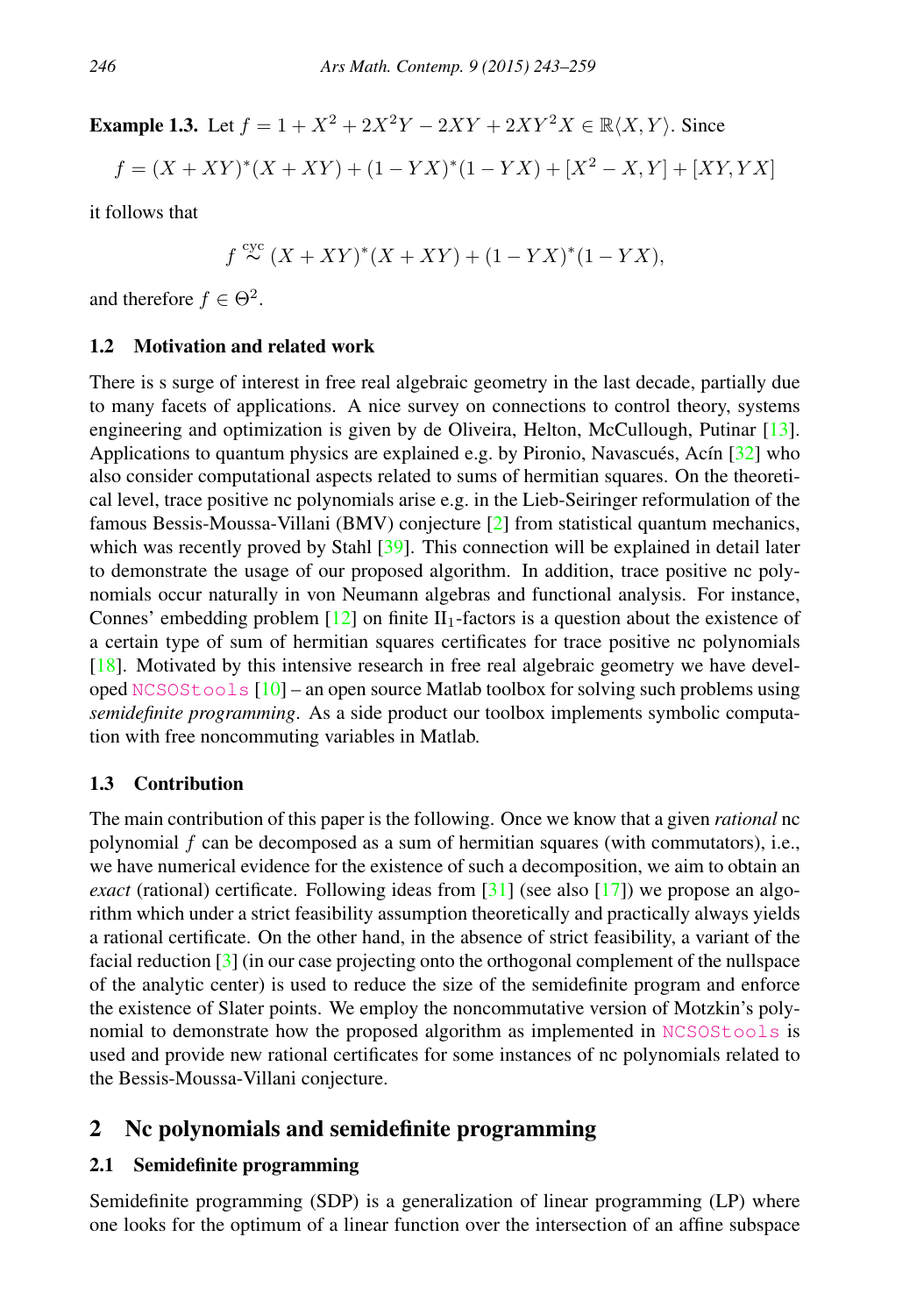with the cone of positive semidefinite matrices. Although this is a far-reaching extension of LP, there exists several methods that can solve semidefinite programs efficiently in theory and practice. Given  $s \times s$  self-adjoint matrices  $C, A_1, \ldots, A_m$  of the same size over R and a vector  $b \in \mathbb{R}^m$ , we formulate a *semidefinite program in standard primal form* as follows:

<span id="page-4-0"></span>
$$
\begin{array}{rcl}\n\inf & \langle C, G \rangle \\
\text{s.t.} & \langle A_i, G \rangle & = & b_i, \quad i = 1, \dots, m \\
G & \geq & 0.\n\end{array} \tag{PSDP}
$$

Here  $\langle \cdot, \cdot \rangle$  stands for the standard inner product of matrices:  $\langle A, B \rangle = \text{tr}(B^*A)$ , and  $G \succeq 0$ means that G is positive semidefinite. If  $C = 0$  or if C is not important, we call such a problem a semidefinite programming feasibility problem:

<span id="page-4-2"></span>
$$
G \geq 0,
$$
  
s.t.  $\langle A_i, G \rangle = b_i, \quad i = 1, ..., m.$  (FSDP)

The complexity of solving semidefinite programs is mainly determined by the order s of matrix variable G and the number of linear constraints m. Given  $\varepsilon > 0$ , the interior point methods can find an  $\varepsilon$ -optimal solution with polynomially many iterations, where each iteration takes polynomially many real number operations, provided that [\(PSDP\)](#page-4-0) and its dual both have non-empty interiors of feasible sets and we have good initial points. The variables appearing in these polynomial bounds are s, m and  $\log \varepsilon$  (cf. [\[40,](#page-16-5) Chapter 10.4.4]).

Many problems in control theory, system identification and signal processing can be formulated using SDPs [\[4,](#page-14-3) [30,](#page-16-6) [1\]](#page-14-4). Combinatorial optimization problems can often be modeled or approximated by SDPs [\[14,](#page-15-8) [23,](#page-15-9) [34,](#page-16-7) [35,](#page-16-8) [33\]](#page-16-9). SDP has important role in real algebraic geometry, where it is used e.g. for finding sums of squares decompositions of polynomials or approximating the moment problem  $[22, 21, 26, 24]$  $[22, 21, 26, 24]$  $[22, 21, 26, 24]$  $[22, 21, 26, 24]$  $[22, 21, 26, 24]$  $[22, 21, 26, 24]$  $[22, 21, 26, 24]$ , and in free real algebraic geometry  $[18, 20, 6]$  $[18, 20, 6]$  $[18, 20, 6]$  $[18, 20, 6]$  $[18, 20, 6]$ , as is recalled in the following subsection.

### <span id="page-4-3"></span>2.2 Sums of hermitian squares (with commutators) and semidefinite programming

Testing whether a given nc polynomial  $f \in \mathbb{R}\langle \underline{X} \rangle$  is an element of  $\Sigma^2$  can be done efficiently by using semidefinite programming [\[20,](#page-15-13) [10\]](#page-15-6). This is the Gram matrix method, which is based on the following proposition  $[16, 28]$  $[16, 28]$  $[16, 28]$ , the noncommutative version of the classical result for commuting variables.

<span id="page-4-1"></span>**Proposition 2.1.** *Suppose the nc polynomial*  $f \in Sym \mathbb{R}\langle X \rangle$  *is of degree*  $\leq 2d$  *and let*  $W_d$ *be the vector of all words*  $w \in \langle \underline{X} \rangle$  *of degree*  $\leq d$ *. Then*  $f \in \Sigma^2$  *if and only if there exists a positive semidefinite matrix*  $G_f$  (*called* a Gram matrix *for*  $f$ ) *satisfying*  $f = W_d^* G_f W_d$ .

**Example 2.2.** Take  $f = 1 + X^2 + XY + YX + 4YX^2Y + Y^2$  and let  $V = \begin{bmatrix} 1 & X \end{bmatrix}$  Y  $XY\vert^t$  be a subvector of  $W_2$ . Then the Gram matrix for nc polynomial f corresponding to the vector  $V$  is

$$
G(u) := \begin{bmatrix} 1 & 0 & 0 & u \\ 0 & 1 & 1-u & 0 \\ 0 & 1-u & 1 & 0 \\ u & 0 & 0 & 4 \end{bmatrix}.
$$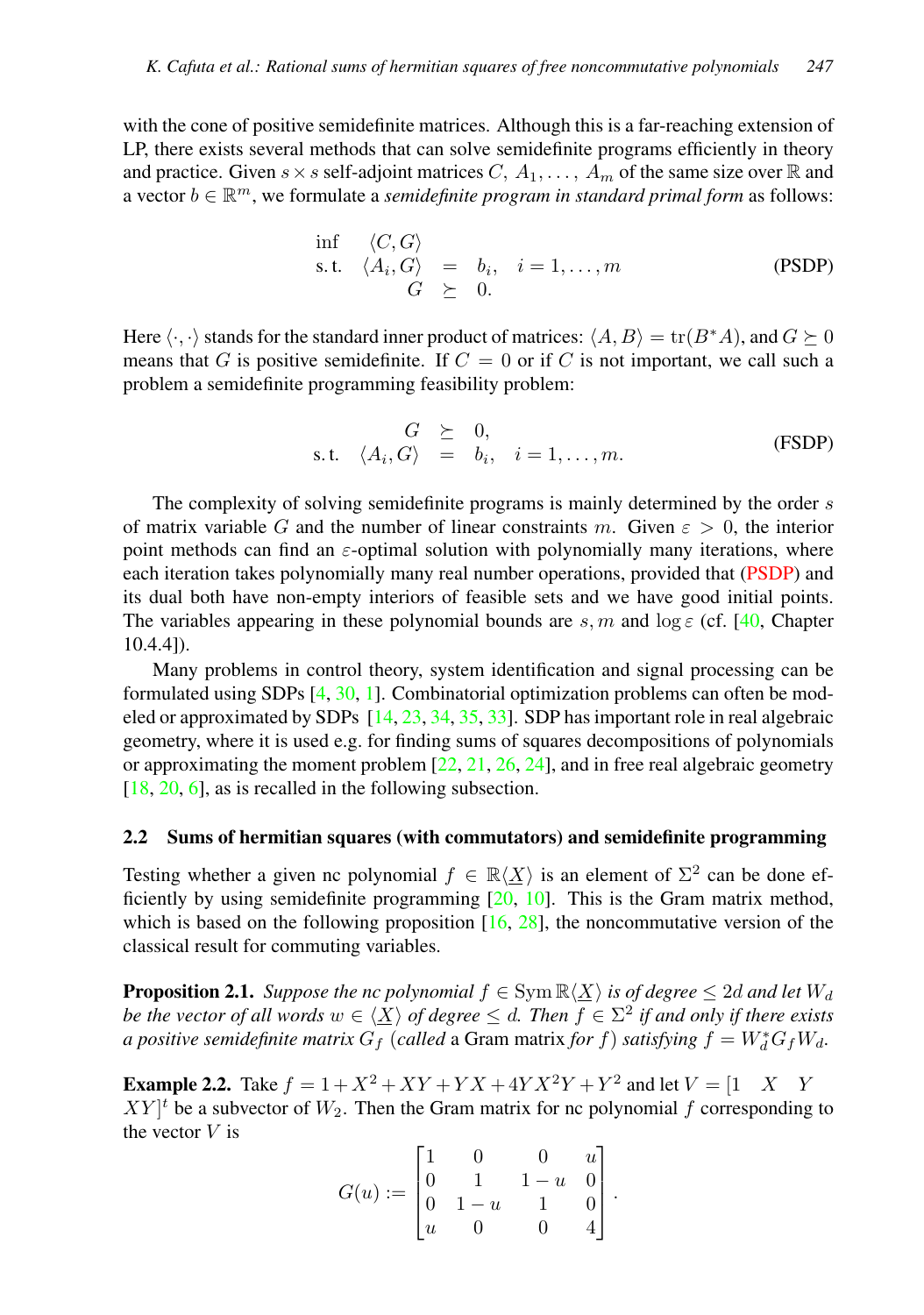The question is: does there exist (at least one) u such that  $G(u)$  is a positive semidefinite matrix? Since  $G(2) = C<sup>t</sup>C$  for

$$
C = \begin{bmatrix} 1 & 0 & 0 & 2 \\ 0 & 1 & -1 & 0 \end{bmatrix},
$$

it follows that  $f = (1 + 2XY)^{*}(1 + 2XY) + (X - Y)^{*}(X - Y) \in \Sigma^{2}$ .

As we saw in the last example we can sometimes replace  $W<sub>d</sub>$  with a smaller subvector in the Gram matrix method. An algorithm (the Newton chip method) for reducing the size of needed word vector is presented in  $[20]$  and is implemented in [NCSOStools](http://ncsostools.fis.unm.si/). See also [\[29\]](#page-16-12) for a strengthening.

Similarly we can use semidefinite programming to test whether a given nc polynomial  $f \in \mathbb{R}\langle \underline{X} \rangle$  is an element of  $\Theta^2$  as first observed in [\[19\]](#page-15-3), see also [\[10,](#page-15-6) [7,](#page-15-14) [6\]](#page-14-5). The method behind it is a variant of the Gram matrix method:

<span id="page-5-0"></span>**Proposition 2.3.** Suppose that an nc polynomial  $f \in \mathbb{R}\langle X \rangle$  is of degree  $\leq 2d$  and let  $W_d$ *be as above. Then*  $f \in \Theta^2$  *if and only if there exists a positive semidefinite matrix*  $G_f$ (*called* a tracial Gram matrix *for f*) *such that*  $f \stackrel{\text{cyc}}{\sim} W_d^* G_f W_d$ .

Again we can sometimes replace the full word vector  $W_d$  with a smaller subvector. An algorithm (the Newton cyclic chip method) for reducing the size of needed word vector is presented in [\[6\]](#page-14-5) and is implemented in [NCSOStools](http://ncsostools.fis.unm.si/).

Following Proposition [2.1,](#page-4-1) we can decide whether an nc polynomial  $f$  is a sum of hermitian squares by solving a semidefinite programming feasibility problem in the matrix variable G, where the constraints  $\langle A_i, G \rangle = b_i$  are implied by the fact that for each product of monomials  $w \in \{p^*q \mid p, q \in W\}$  the following must be true:

<span id="page-5-1"></span>
$$
\sum_{\substack{p,q \in W \\ p^*q = w}} G_{p,q} = a_w,\tag{2.1}
$$

where  $a_w$  is the coefficient of w in  $f(a_w = 0$  if the monomial w does not appear in f). Since any input nc polynomial f is symmetric (so  $a_w = a_{w^*}$  for all w), the corresponding SDP feasibility problem is as follows:

$$
G \geq 0
$$
  
s.t.  $\langle A_w, G \rangle = a_w + a_{w^*} \quad \forall w \in \{p^*q \mid p, q \in W\},$  (SOHS<sub>SDP</sub>)

where  $A_w = A_{w^*}$  is the symmetric matrix defined by

$$
(A_w)_{u,v} = \begin{cases} 2; & \text{if } u^*v \in \{w, w^*\}, w^* = w, \\ 1; & \text{if } u^*v \in \{w, w^*\}, w^* \neq w, \\ 0; & \text{otherwise.} \end{cases}
$$

Similarly, following Proposition  $2.3$ , an nc polynomial  $f$  is cyclically equivalent to a sum of hermitian squares if and only if there exists a positive semidefinite matrix  $G$  such that  $f \stackrel{\text{cyc}}{\sim} W^*GW$ . Again, this is an SDP feasibility problem [\(FSDP\)](#page-4-2) in the matrix variable G, where the constraints  $\langle A_i, G \rangle = b_i$  are essentially equations [\(1.1\)](#page-2-0), i.e., for each product of monomials  $v \in \{p^*q \mid p, q \in W\}$  the following must be true:

<span id="page-5-2"></span>
$$
\sum_{\substack{p,q \in W \\ p^*q^{\text{cyc}}v}} G_{p,q} = \sum_{w^{\text{cyc}}v} a_w.
$$
\n(2.2)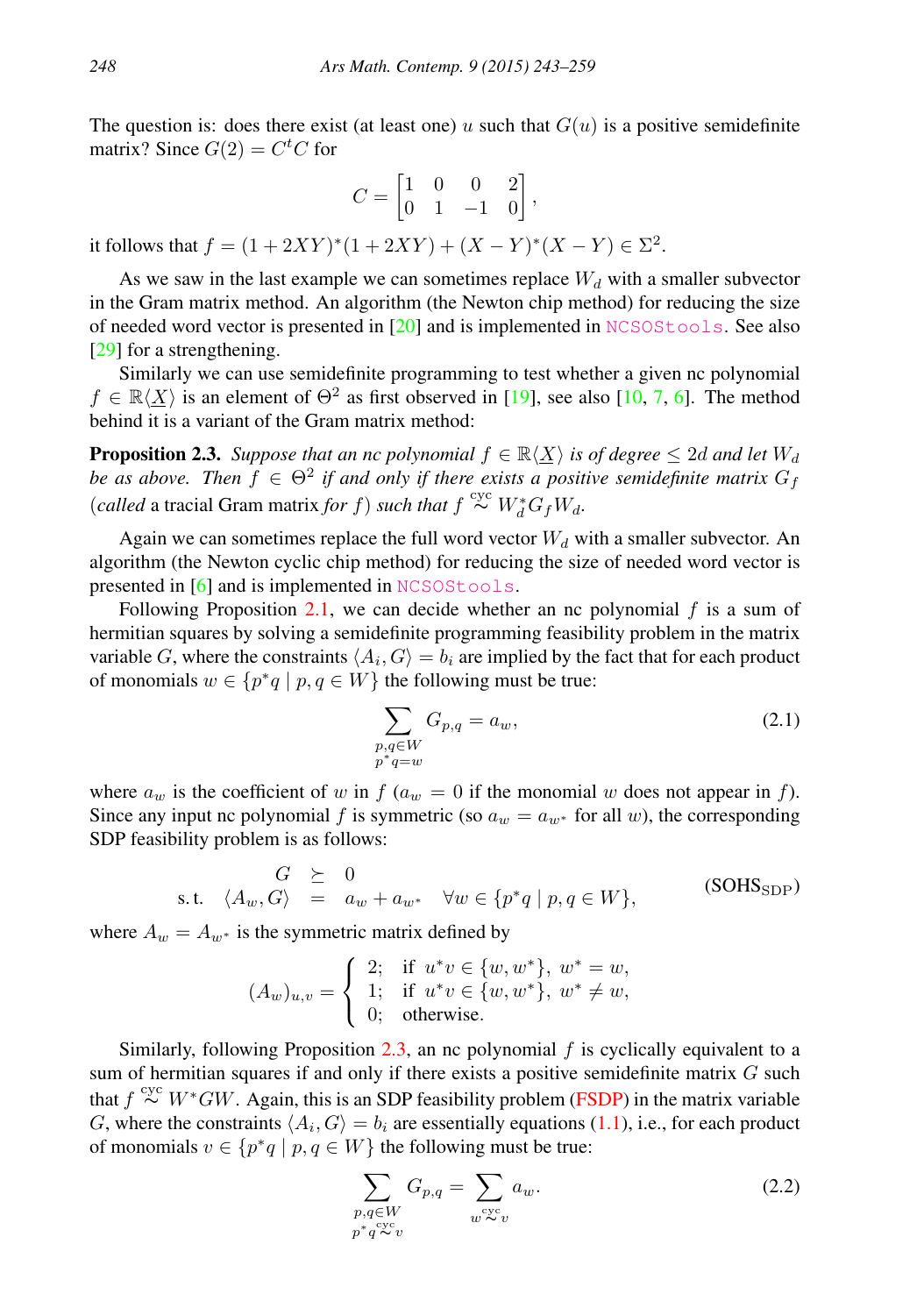The SDP feasibility problem is as follows  $[6,$  Corollary 4.5]:

$$
\text{s.t.} \quad \sum_{\substack{p,q,\ p^*q \overset{cyc}{\sim} v \\ \vee p^*q^{\text{cyc}}v^*}} \langle A_v, G \rangle \quad = \quad \sum_{w \overset{cyc}{\sim} v} (a_w + a_{w^*}), \ \ \forall v \in W \tag{CSOHS}_{\text{SDP}}
$$

where  $A_v = A_{v^*}$  is the symmetric matrix defined by

<span id="page-6-0"></span>
$$
(A_v)_{p,q} = \begin{cases} 2; & \text{if } p^*q \overset{\text{cyc}}{\sim} v \ \& p^*q \overset{\text{cyc}}{\sim} v^*, \\ 1; & \text{if } p^*q \overset{\text{cyc}}{\sim} v \ \& p^*q \overset{\text{cyc}}{\not\sim} v^*, \\ 0; & \text{otherwise.} \end{cases}
$$

<span id="page-6-1"></span>Remark 2.4. Finding a Gram matrix for the sum of hermitian squares (and commutators) decomposition problem by solving  $(SOHS<sub>SDP</sub>)$  $(SOHS<sub>SDP</sub>)$  and  $(CSOHS<sub>SDP</sub>)$  $(CSOHS<sub>SDP</sub>)$  gives a solution of *highest rank* since under a strict feasibility assumption the interior point methods yield solutions in the relative interior of the optimal face, which is in our case the whole feasibility set. If strict complementarity is additionally provided, the interior point methods lead to the analytic center of the feasibility set  $[15]$ .

Alternately, we can consider these SDP problems as usual SDP problems by using a non-zero choice of C. The choice  $C = I$  is a commonly used heuristic for matrix rank minimization [\[37\]](#page-16-13), and it tends to give sum of hermitian squares (and commutators) with a small number of hermitian squares.

Even though the above assumptions do not always hold for the instances of SDPs we construct, in our experiments the choice  $C = 0$  in the objective function almost always gave a solution of higher rank than the choice  $C = I$ . High ranks are desired and exploited when trying to compute a rational (exact) Gram matrix from numerical solution of  $(SOHS<sub>SDP</sub>)$  $(SOHS<sub>SDP</sub>)$ and  $(CSOHS_{SDP})$  $(CSOHS_{SDP})$ .

# 3 Rational sums of hermitian squares and facial reduction

In this section particular emphasis is given to the extraction of *rational* certificates if the input data is rational. We present several examples illustrating our results, e.g. concerning the recently proven BMV conjecture  $[39]$  from statistical physics (Subsection [3.3.1\)](#page-8-0) and the noncommutative Motzkin polynomial (Subsection [3.3.2\)](#page-12-0).

#### 3.1 Rational sums of hermitian squares

Consider a feasibility SDP in primal form [\(FSDP\)](#page-4-2) and assume the input data  $A_i, b_i$  is rational for  $i = 1, \ldots, m$ . If the problem is feasible, does there exist a *rational* solution? If so, can one use a combination of numerical and symbolic computation to produce one?

Example 3.1. Some caution is necessary, as a feasible SDP of the form [\(FSDP\)](#page-4-2) need not admit a rational solution. For a simple concrete example, note that

$$
\begin{bmatrix} 2 & x \\ x & 1 \end{bmatrix} \oplus \begin{bmatrix} x & 1 & 0 \\ 1 & x & 1 \\ 0 & 1 & x \end{bmatrix} \succeq 0 \quad \Leftrightarrow \quad x = \sqrt{2}.
$$

In fact there are commutative polynomials with rational coefficients that are sums of squares of polynomials over the reals, but not over the rationals (see  $[38]$ ). Adapting an example of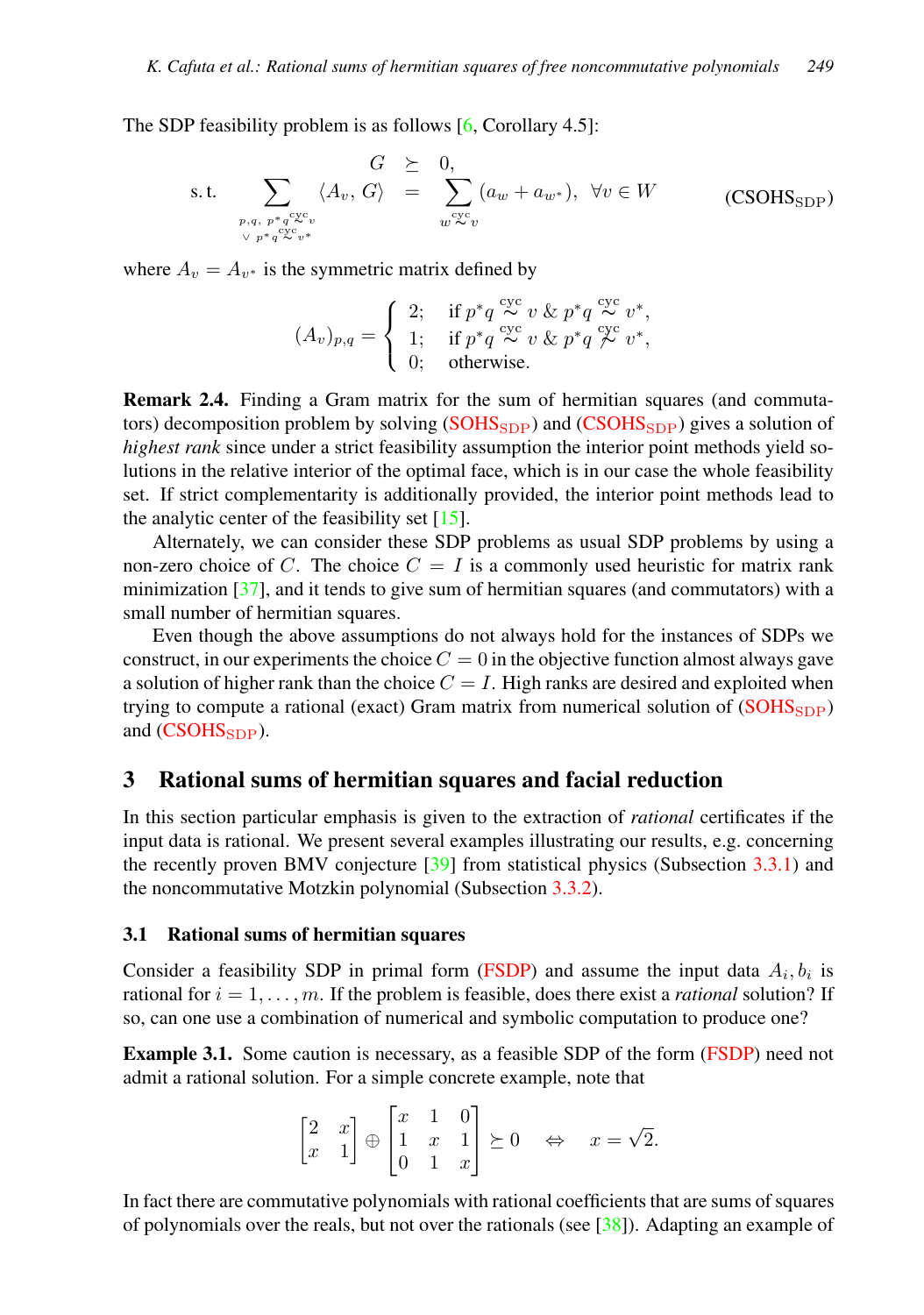Scheiderer, we obtain an nc polynomial with rational coefficients that is cyclically equivalent to a sum of hermitian squares of nc polynomials over the reals, but not over the rationals:

$$
f = 1 + X^3 + X^4 - \frac{3}{2}XY - \frac{3}{2}YX - 4XYX + 2Y^2 + Y^3 + \frac{1}{2}XY^3 + \frac{1}{2}Y^3X + Y^4.
$$

This is a dehomogenized and symmetrized noncommutative version of the (commutative) polynomial from [\[38,](#page-16-14) Theorem 2.1] (setting  $x_0 = 1$ ,  $x_1 = X$  and  $x_2 = Y$ ). So f is not cyclically equivalent to a sum of hermitian squares with rational coefficients. By [\[38,](#page-16-14) Theorem 2.1],  $f_{\mathbb{R}^2} \geq 0$ . Together with the fact that f is cyclically sorted, [\[18,](#page-15-1) Proposition 4.2] implies that f is trace positive. Since f is of degree 4 in two variables it is a sum of hermitian squares with commutators [\[5,](#page-14-0) [8\]](#page-15-2) (with real coefficients).

On the other hand, if [\(FSDP\)](#page-4-2) admits a feasible *positive definite* solution, then it admits a (positive definite) *rational* solution. More exactly, we have the following:

<span id="page-7-1"></span>**Theorem 3.2** (Peyrl & Parrilo  $[31]$ ). *If an approximate feasible point*  $G_0$  *for* [\(FSDP\)](#page-4-2) *satisfies*

$$
\delta := \min(\text{eig}(G_0)) > ||(\langle A_i, G_0 \rangle - b_i)_i|| =: \varepsilon,
$$
\n(3.1)

*then a* (*positive definite*) *rational feasible point*  $G$  *exists. It can be obtained from*  $G_0$  *in the following two steps* (*cf. Figure* [1](#page-7-0))*:*

- (1) *compute a rational approximation*  $\tilde{G}$  *of*  $G_0$  *with*  $\tau := \|\tilde{G} G_0\|$  *satisfying*  $\tau^2 + \varepsilon^2 < \delta^2$ ;
- (2) *project*  $\tilde{G}$  *onto the affine subspace*  $\mathcal L$  given by the equations  $\langle A_i, G \rangle = b_i$  to obtain G.



<span id="page-7-0"></span>Figure 1: Rounding and projecting to obtain a rational solution

Note that the results in [\[31\]](#page-16-4) are stated for SDPs arising from sum of squares problems, but their results carry over verbatim to the setting of (the seemingly more) general SDPs.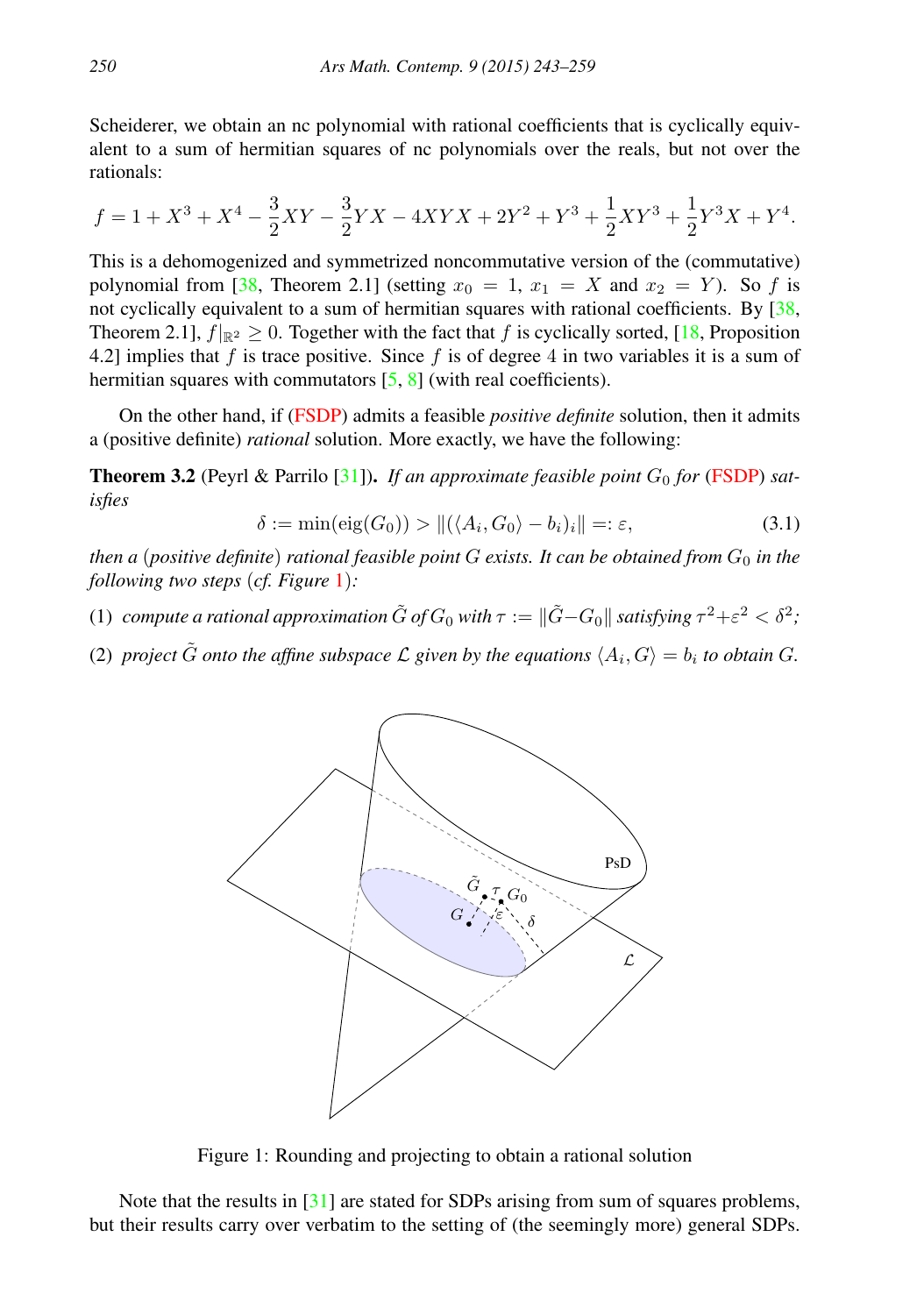The rationalization scheme based on this Peyrl-Parrilo technique has been implemented in [NCSOStools](http://ncsostools.fis.unm.si/); see Example [3.5](#page-9-0) for a demonstration.

#### <span id="page-8-2"></span>3.2 Facial reduction

Not all is lost, however, if the SDP solver gives a *singular* feasible point  $G_0$  for [\(FSDP\)](#page-4-2). Suppose that z is a *rational* nullvector for  $G_0$ . Let P be a change of basis matrix containing z as a first column and a (rational) orthogonal basis for the orthogonal complement  $\{z\}^{\perp}$ as its remaining columns. Then

$$
P^t G_0 P = \begin{bmatrix} 0 & 0 \\ 0 & \hat{G}_0 \end{bmatrix},
$$

i.e.,

$$
G_0 = P^{-t} \begin{bmatrix} 0 & 0 \\ 0 & \hat{G}_0 \end{bmatrix} P^{-1}
$$

for some symmetric  $\hat{G}_0$ . Hence

$$
b_i = \langle A_i, G_0 \rangle = \text{tr}(A_i G_0) = \text{tr}\left(A_i P^{-t} \begin{bmatrix} 0 & 0 \\ 0 & \hat{G}_0 \end{bmatrix} P^{-1}\right) = \text{tr}\left(P^{-1} A_i P^{-t} \begin{bmatrix} 0 & 0 \\ 0 & \hat{G}_0 \end{bmatrix}\right).
$$

So if

$$
P^{-1}A_i P^{-t} = \begin{bmatrix} a_i & c_i^t \\ c_i & \hat{A}_i \end{bmatrix}
$$

then  $\hat{A}_i$  is a symmetric matrix with rational entries and

$$
b_i = \text{tr}\left(\begin{bmatrix} a_i & c_i^t \\ c_i & \hat{A}_i \end{bmatrix} \begin{bmatrix} 0 & 0 \\ 0 & \hat{G}_0 \end{bmatrix}\right) = \text{tr}(\hat{A}_i \hat{G}_0) = \langle \hat{A}_i, \hat{G}_0 \rangle.
$$

We have established a variant of the facial reduction [\[3\]](#page-14-2) which applies whenever the original SDP is given by rational data and has a singular feasible point with a rational nullvector:

<span id="page-8-3"></span>**Theorem 3.3.** Let [\(FSDP\)](#page-4-2),  $\hat{A}_i$  and  $\hat{G}_0$  be as above. Consider the feasibility SDP

<span id="page-8-1"></span>
$$
\hat{G} \geq 0
$$
  
s.t.  $\langle \hat{A}_i, \hat{G} \rangle = b_i, \quad i = 1, ..., m$  (FSDP')

(1) [\(FSDP'\)](#page-8-1) *is feasible if and only if* [\(FSDP\)](#page-4-2) *is feasible.*

(2) [\(FSDP'\)](#page-8-1) *admits a rational solution if and only if* [\(FSDP\)](#page-4-2) *does.*

#### 3.3 Examples

#### <span id="page-8-0"></span>3.3.1 BMV conjecture

In their 2004 paper [\[25\]](#page-15-16), Lieb and Seiringer gave the following purely algebraic reformulation of the Bessis-Moussa-Villani (BMV) conjecture [\[2\]](#page-14-1) from quantum statistical physics, which was recently proved in the original formulation by Stahl [\[39\]](#page-16-3):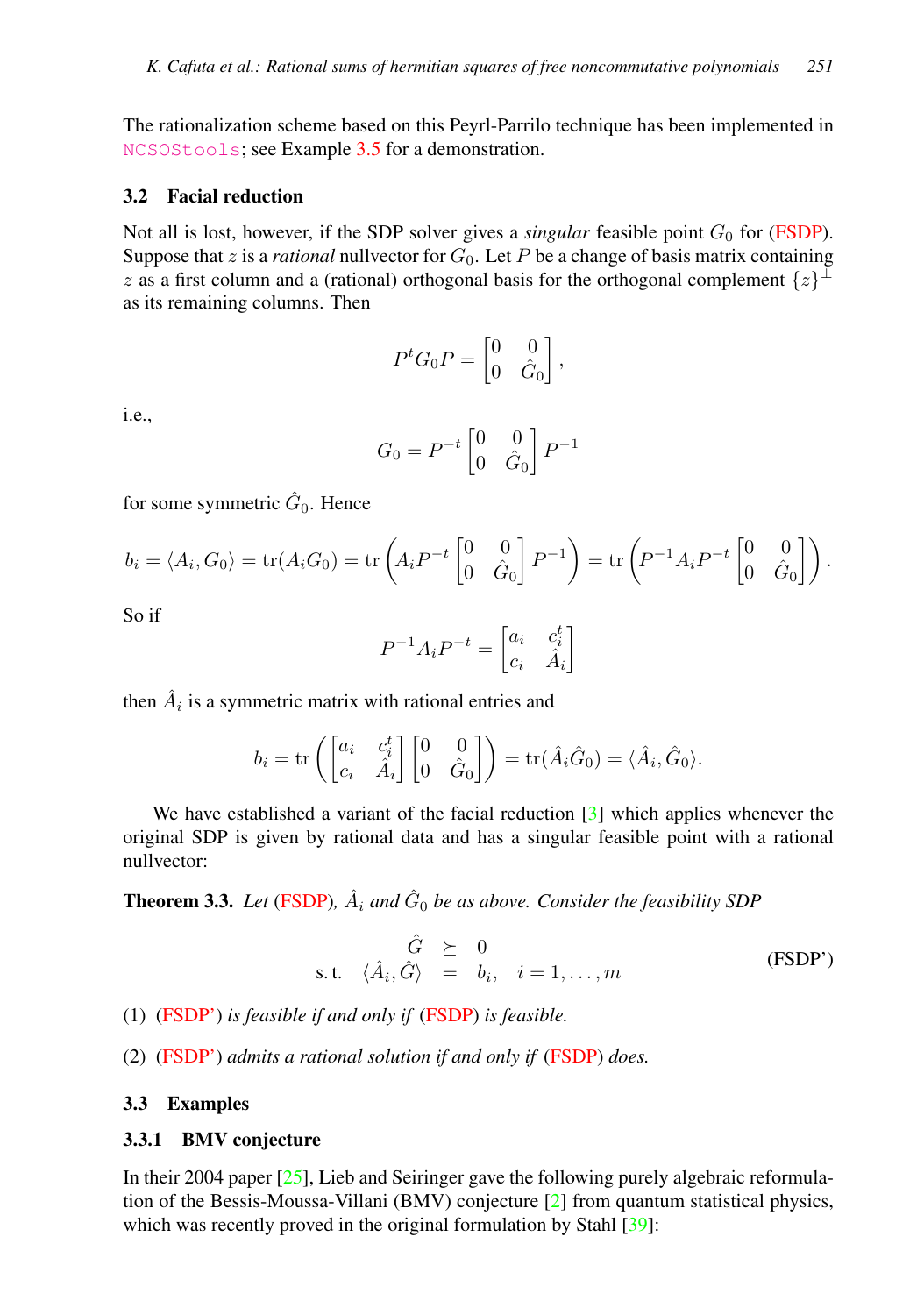**Conjecture 3.4.** For all positive semidefinite matrices A and B and all  $m \in \mathbb{N}$ , the poly*nomial*  $p(t) := \text{tr}((A + tB)^m) \in \mathbb{R}[t]$  *has only nonnegative coefficients.* 

The coefficient of  $t^k$  in  $p(t)$  for a given  $m$  is the trace of  $S_{m,k}(A, B)$ , where  $S_{m,k}(A, B)$ is the sum of all words of length  $m$  in the letters  $A$  and  $B$  in which  $B$  appears exactly  $k$ times. For example,  $S_{4,2}(A, B) = A^2B^2 + ABAB + AB^2A + BABA + B^2A^2 + BA^2B$ . Thus  $S_{m,k}(X, Y)$  is an nc polynomial; it is the sum of all words in two variables X, Y of degree  $m$  in which  $Y$  appears exactly  $k$  times.

Even though the motivating conjecture was proved, the related questions concerning nc polynomials remain interesting. In the last few years there has been much activity around the following question: which pairs  $(m, k)$  does  $S_{m,k}(X^2, Y^2) \in \Theta^2$  or  $S_{m,k}(X, Y) \in$  $\Theta^2$  hold for? An affirmative answer (for all m, k) to the former would imply the BMV conjecture. This question has been resolved completely (see e.g. [\[19,](#page-15-3) [11,](#page-15-17) [9\]](#page-15-18)), however only finitely many nontrivial  $S_{m,k}(X^2, Y^2)$  admit a  $\Theta^2$ -certificate. Adding to the current state of knowledge (nicely summarized in [\[11\]](#page-15-17)), we shall use our computer algebra system <code>[NCSOStools](http://ncsostools.fis.unm.si/)</code> to establish  $S_{10,2}(X,Y)\in\Theta^2$  and  $S_{14,6}(X,Y)\not\in\Theta^2.$  We also show that  $S_{2m,2}(X, Y) \in \Theta^2$  holds for all  $m \in \mathbb{N}$ .

<span id="page-9-0"></span>**Example 3.5.** Consider the nc polynomial  $f = S_{10,2}(X, Y)$ , i.e., the sum of all words of degree 10 in the nc variables  $X$  and  $Y$  in which  $Y$  appears exactly twice. To prove that  $f \in \Theta^2$  with the aid of [NCSOStools](http://ncsostools.fis.unm.si/), proceed as follows:

(1) Define two noncommuting variables:

>> NCvars x y

(2) Our nc polynomial f is constructed using BMV (10, 2). For a numerical test whether  $f \in \Theta^2$ , run

 $>> p.$ obj = 0;  $\Rightarrow$  [IsCycEq,G0,W,sohs,q,SDP\_data] = NCcycSos(BMV(10,2),p);

Using the SDP solver SDPT3, this yields a *floating point* Gram matrix  $G_0$ 

|  |  | $\begin{bmatrix} 5.0000 & 2.5000 & -1.8851 & 0.8230 & -0.0899 \end{bmatrix}$                                                       |
|--|--|------------------------------------------------------------------------------------------------------------------------------------|
|  |  | $\begin{bmatrix} 2.5000 & 8.7702 & 1.6770 & -2.7313 & 0.8230 \end{bmatrix}$                                                        |
|  |  |                                                                                                                                    |
|  |  | $G_0 = \begin{bmatrix} -1.8851 & 1.6770 & 10.6424 & 1.6770 & -1.8851 \\ 0.8230 & -2.7313 & 1.6770 & 8.7702 & 2.5000 \end{bmatrix}$ |
|  |  | $\begin{bmatrix} -0.0899 & 0.8230 & -1.8851 & 2.5000 & 5.0000 \end{bmatrix}$                                                       |

for the word vector

$$
W = \begin{bmatrix} X^4 Y & X^3 Y X & X^2 Y X^2 & XY X^3 & Y X^4 \end{bmatrix}^t.
$$

The rest of the output:  $I sCycEq = 1$  since f is (numerically) an element of  $\Theta^2$ ; sohs is a vector of nc polynomials  $g_i$  with  $f \stackrel{\text{cyc}}{\sim} \sum_i g_i^* g_i = g$ ; SDP\_data is the SDP data for  $(2.2)$  constructed from f.

(3) To round and project the obtained floating point solution G0 following Theorem [3.2,](#page-7-1) feed G0 and SDP\_data into RprojRldlt: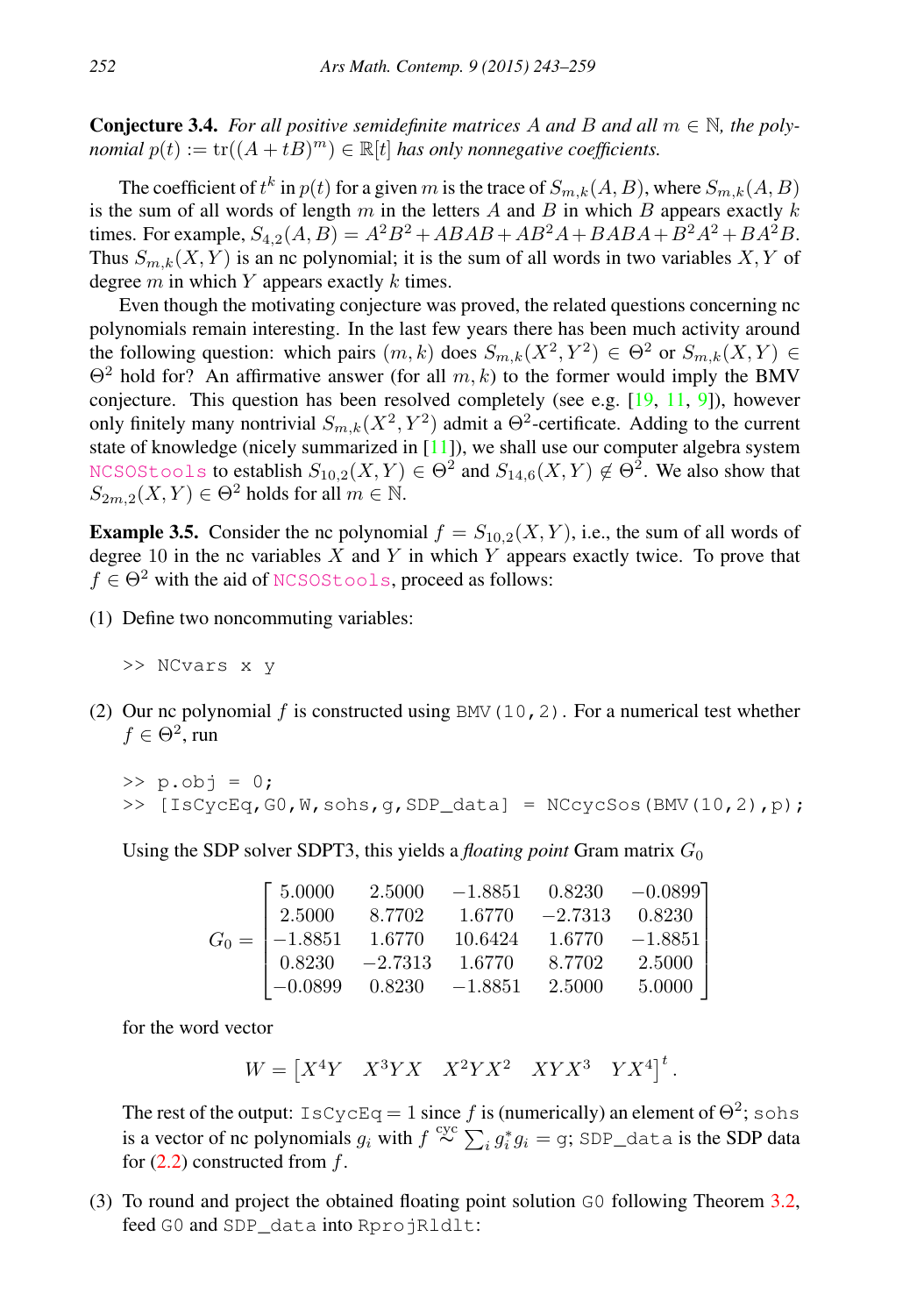>> [G,L,D,P,err]=RprojRldlt(G0,SDP\_data,true)

This produces a rational Gram matrix  $G$  for  $f$  with respect to  $W$  and its LDU decomposition  $PLDL<sup>t</sup>P<sup>t</sup>$ , where P is a permutation matrix, L lower unitriangular, and D a diagonal matrix with positive entries. We caution the reader that  $L, D$ , and G are cells, each containing numerators and denominators separately as a matrix. Finally, the obtained rational sum of hermitian squares certificate for  $f = S_{10,2}(X, Y)$  is

$$
f \stackrel{\text{cyc}}{\thicksim} \sum_{i=1}^{5} \lambda_i g_i^* g_i
$$

for

$$
g_1 = X^2 Y X^2 + \frac{7}{44} X^3 Y X + \frac{7}{44} XY X^3 - \frac{2}{11} X^4 Y - \frac{2}{11} Y X^4
$$
  
\n
$$
g_2 = X^3 Y X - \frac{577}{1535} XY X^3 + \frac{408}{1535} X^4 Y + \frac{188}{1535} Y X^4
$$
  
\n
$$
g_3 = XY X^3 + \frac{11909}{45984} X^4 Y + \frac{7613}{15328} Y X^4
$$
  
\n
$$
g_4 = X^4 Y - \frac{296301}{647065} Y X^4
$$
  
\n
$$
g_5 = Y X^4
$$

and

$$
\lambda_1 = 11, \quad \lambda_2 = \frac{1535}{176}, \quad \lambda_3 = \frac{11496}{1535}, \quad \lambda_4 = \frac{647065}{183936}, \quad \lambda_5 = \frac{1242629}{647065}.
$$

This example is not surprising, as it is a particular instance of a larger pattern:

**Proposition 3.6.** *For all*  $m \in \mathbb{N}$  *we have:*  $S_{2m,2}(X,Y) \in \Theta^2$ .

*Proof.* We first point out that for all  $m \in \mathbb{N}$  we have

$$
S_{2m,2}(X,Y) = \sum_{\alpha+\beta \le 2m-2} X^{\alpha} Y X^{\beta} Y X^{2m-2-\alpha-\beta}
$$
  
\n
$$
\sum_{t=0}^{2m-2} (2m-2-t+1) Y X^t Y X^{2m-2-t}
$$
  
\n
$$
\sum_{t=0}^{\infty} \frac{1}{2} \sum_{t=0}^{2m-2} (2m-2-t+1) (Y X^t Y X^{2m-2-t} + Y X^{2m-2-t} Y X^t)
$$
  
\n
$$
= \frac{1}{2} \sum_{t=0}^{2m-2} \left( (2m-2-t+1) Y X^t Y X^{2m-2-t} + (t+1) Y X^t Y X^{2m-2-t} \right)
$$
  
\n
$$
\sum_{t=0}^{\infty} \sum_{t=0}^{2m-2} Y X^t Y X^{2m-2-t}.
$$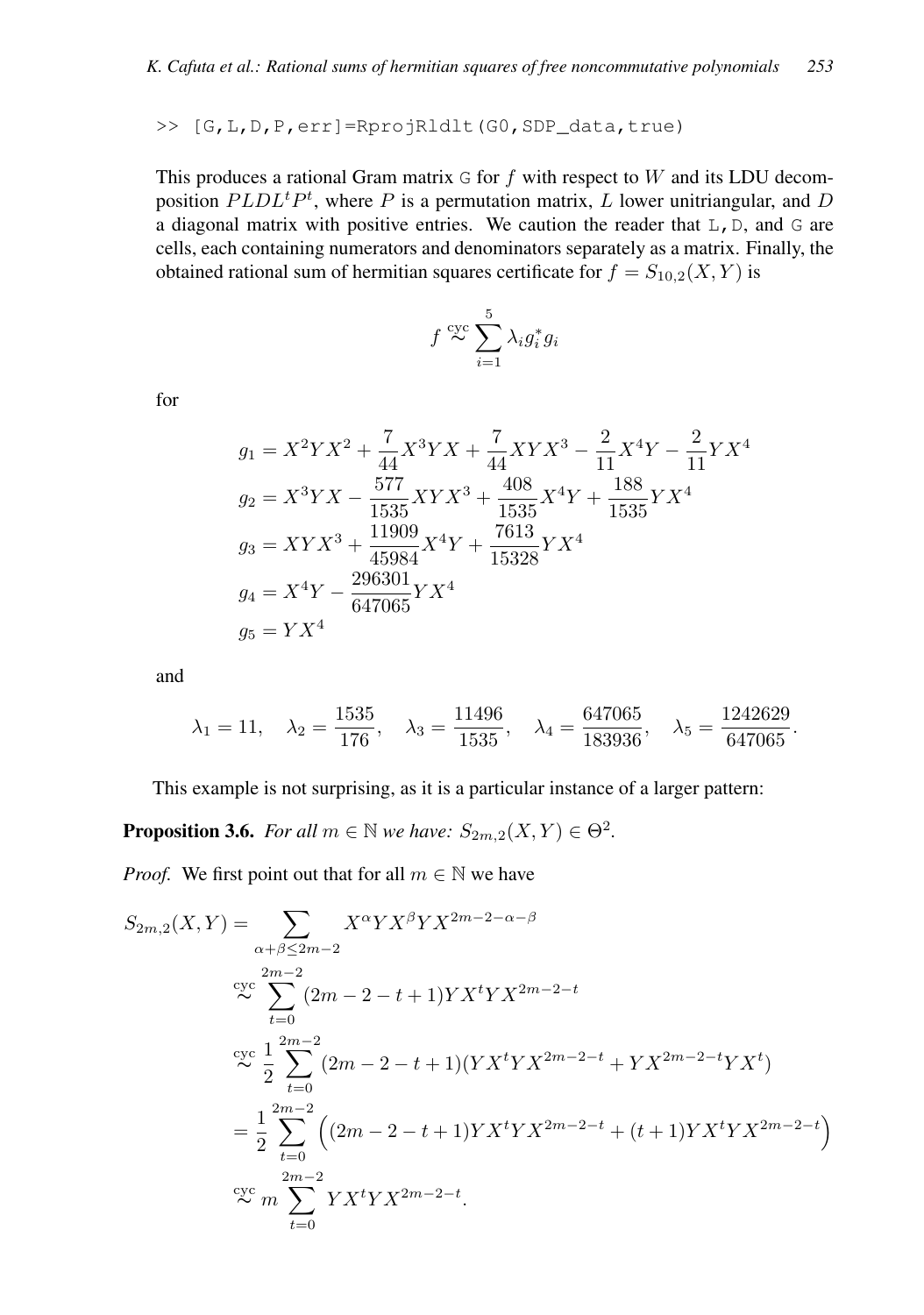Note that for  $t = 2s$  we have  $Y X^t Y X^{2m-2-t} \stackrel{\text{cyc}}{\sim} X^{m-s-1} Y X^{2s} Y X^{m-s-1} \in \Sigma^2$ , hence we next turn our attention to words  $Y X^t Y X^{2m-2-t}$  for odd t. In such cases we write  $t = 2s + 1$  and observe that

$$
YX^{2s+1}YX^{2m-3-2s}
$$
  
\n
$$
\sim \frac{1}{2} \Big( (X^{s+1}YX^{m-s-2} + X^sYX^{m-s-1})^* (X^{s+1}YX^{m-s-2} + X^sYX^{m-s-1}) \Big) - \frac{1}{2}X^{m-s-2}YX^{2s+2}YX^{m-s-2} - \frac{1}{2}X^{m-s-1}YX^{2s}YX^{m-s-1}.
$$

Therefore each word with odd  $t$  is cyclically equivalent to a hermitian square minus two hermitian squares. These two negative hermitian squares cancel out with the "even" words for  $t = 2s$  and  $t = 2s + 2$ . In fact, each word with odd t cancels one half of these two even terms, hence all even terms finally cancel out and only one half of the first and the last even term remains (these two terms are cyclically equivalent). Finally we get

$$
S_{2m,2}(X,Y)
$$
  
\n
$$
\approx \frac{m}{2} \sum_{t=0}^{2m-2} (X^{s+1}YX^{m-s-2} + X^sYX^{m-s-1})(X^{s+1}YX^{m-s-2} + X^sYX^{m-s-1})^*
$$
  
\n
$$
+ X^{m-1}Y^2X^{m-1}. \quad \Box
$$

**Example 3.7.** We conclude this subsubsection by showing  $S_{14,6}(X,Y) \notin \Theta^2$ . We define two noncommuting variables and run NCcycSos as in the previous examples:

>> NCvars x y >> [IsCycEq,G0,V,sohs,g,SDP\_data] = NCcycSos(BMV(14,6));

However, this seems to be an infeasible problem. In fact, we shall use the generated data SDP data to prove it is strongly infeasible by computing a rational hyperplane separating  $\Theta^2$  and  $S_{14,6}(X, Y)$ . Let P be the set of all nc polynomials p with  $\deg_X p = \text{mindeg}_X p =$ 8 and deg<sub>Y</sub>  $p =$ mindeg<sub>Y</sub>  $p = 6$ . Obviously,  $S_{14,6}(X, Y) \in \mathcal{P}$ . Each  $p \in \mathcal{P}$  can be represented by a  $35 \times 35$  Gram matrix using the basis V from given as output of NCcycSos. An important observation is that  $p \in \Theta^2$  if and only if there is a positive semidefinite matrix G satisfying  $p \stackrel{\text{cyc}}{\thicksim} V^*GV$ , cf. Proposition [2.3.](#page-5-0)

Let  $L : \mathcal{P} \to \mathbb{R}$  be a linear  $*$ -map nonnegative on  $\Theta^2 \cap \mathcal{P}$ . It can be represented as  $p \mapsto \langle M, G_p \rangle$  for a symmetric 35  $\times$  35 matrix M, where  $G_p$  is a Gram matrix for p. Since  $L(\Sigma^2) \subseteq [0,\infty)$ , the matrix M is positive semidefinite. The fact that  $L(f) = 0$  for all  $f \stackrel{\text{cyc}}{\sim} 0$ , can be modeled with constraints  $\langle M, H \rangle = 0$  for all  $H \in A^{\perp}$ , cf. [\[9,](#page-15-18) Section [2.2](#page-4-3)]. Here,  $A^{\perp}$  is the orthogonal complement of the span of the  $A_v$  from Section 2.2 in the set of symmetric matrices. Clearly, it suffices to consider  $H$  from a linearly independent generating subset C of  $A^{\perp}$ .

To express  $L(S_{14,6}(X, Y)) < 0$ , we first compute a Gram matrix for  $S_{14,6}(X, Y)$ . The matrix  $A = SDP$  data. A and vector  $b = SDP$  data. b model the linear constraints  $\langle A_v, G \rangle = b_v$  for  $v \in \langle X, Y \rangle$  with  $\deg_X v = 8, \deg_Y v = 6$ . Hence a symmetrized solution of the linear system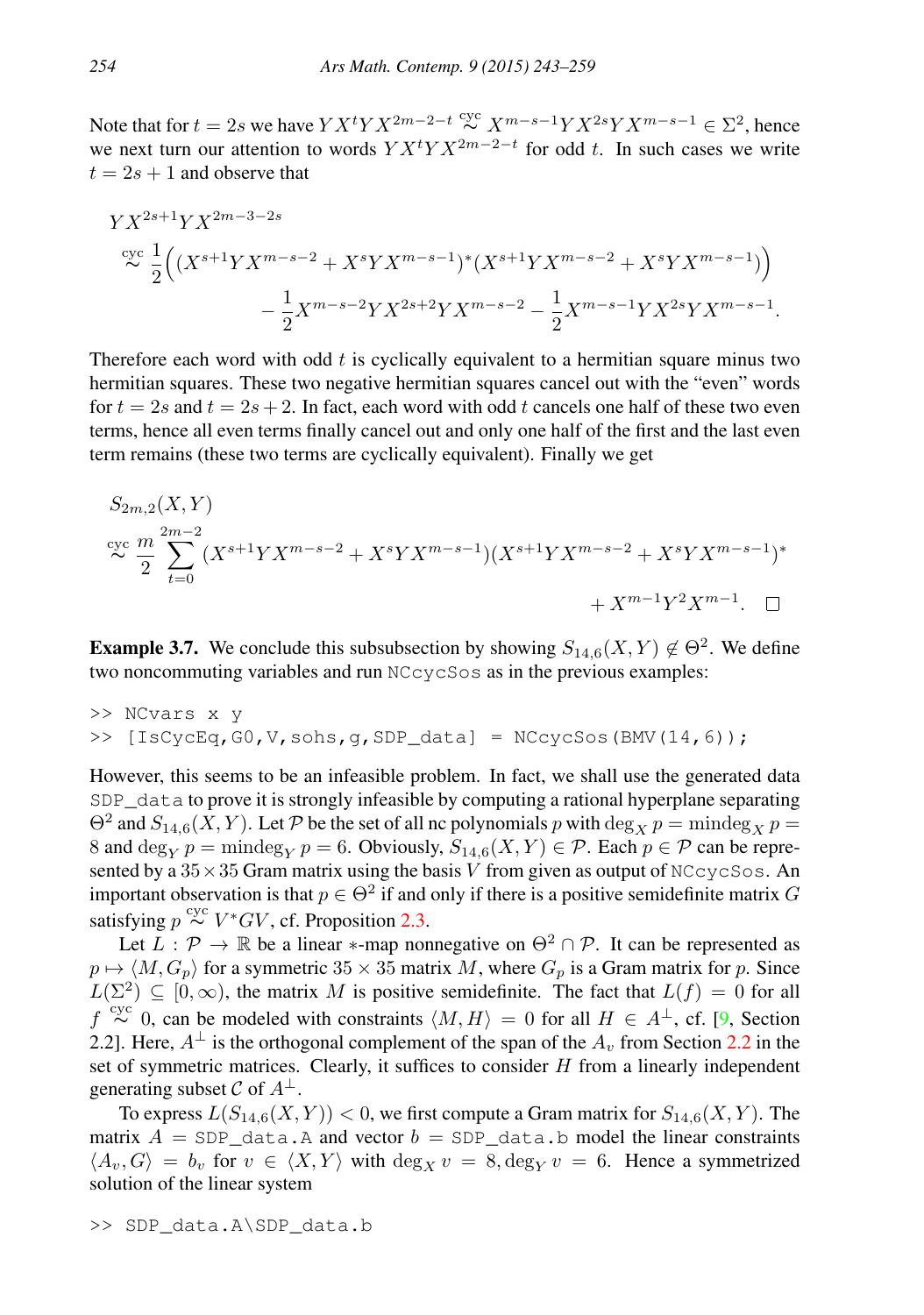will be a Gram matrix G for  $S_{14,6}(X, Y)$ . Now consider the feasibility SDP

$$
M \geq 0
$$
  
s.t.  $\langle M, G \rangle = -35, \quad \forall H \in \mathcal{C} : \langle M, H \rangle = 0.$ 

(Here, −35 is just a convenient scaling factor.) Every feasible point induces a hyperplane separating  $\Theta^2$  and  $S_{14,6}(X,Y)$ . Solving this SDP with SeDuMi (using the trivial objective function  $C = 0$ ) yields a floating point solution M0 in the relative interior of the optimal face, see Remark [2.4,](#page-6-1) with minimal eigenvalue  $\delta = 0.3426$  and residual norm  $\varepsilon = 6.8 \cdot$ 10<sup>−</sup><sup>9</sup> . Thus we can find a rational feasible solution M as explained in Theorem [3.2,](#page-7-1) using RprojRldlt. This proves  $S_{14,6}(X,Y)\not\in\Theta^2.$ 

#### <span id="page-12-0"></span>3.3.2 Noncommutative Motzkin polynomial

The nc polynomial

$$
f_{\rm Mot}(X,Y)=XY^4X+YX^4Y-3XY^2X+1\in\mathbb{R}\langle X,Y\rangle
$$

is a noncommutative version of the (commutative) Motzkin polynomial. The Motzkin polynomial is a well-known example of a (commutative) polynomial which is nonnegative on  $\mathbb{R}^2$  but is not a sum of squares of polynomials. Similarly,  $f_{\text{Mot}}$  is an example of trace positive nc polynomial which is not a member of  $\Theta^2$  [\[18,](#page-15-1) Example 4.4]. Indeed, since the (commutative) Motzkin polynomial is not a sum of squares of polynomials,  $f_{\text{Mot}}$  is not a member of  $\Theta^2$ . An alternative proof for trace positivity of  $f_{\text{Mot}}(X, Y)$  follows from the fact that  $f_{\rm Mot}(X^3, Y^3) \in \Theta^2$ , as we can show with the aid of the facial reduction procedure from Subsection [3.2.](#page-8-2)

**Example 3.8.** Consider  $f = f_{\text{Mot}}(X^3, Y^3) = X^3 Y^{12} X^3 + Y^3 X^{12} Y^3 - 3X^3 Y^6 X^3 + 1$ . To prove that  $f \in \Theta^2$  with the aid of [NCSOStools](http://ncsostools.fis.unm.si/), proceed as follows:

(1) Define two noncommuting variables and the nc polynomial  $f$ :

>> NCvars x y >> f = x^3\*y^12\*x^3 + y^3\*x^12\*y^3 - 3\*x^3\*y^6\*x^3 + 1;

(2) Define a custom vector of monomials W

>>  $W = \{ ' ' ; ' x * y * y' ; ' x * x * y' ; ' x * x * y * y * y * y * y' ;$ 'x\*x\*x\*x\*y\*y'; 'x\*x\*x\*y\*y\*y\*y\*y\*y'; 'x\*x\*x\*x\*y\*y\*y\*y\*y'; 'x\*x\*x\*x\*x\*y\*y\*y\*y'; 'x\*x\*x\*x\*x\*x\*y\*y\*y'};

(3) For a numerical test whether  $f \in \Theta^2$ , run

>> param.V = W; [IsCycEq,G0,W,sohs,g,SDP\_data] = NCcycSos(f,param);

This yields a floating point Gram matrix  $G_0$  that is *singular*.

(4) Try to round and project the obtained floating point solution G0, feed G0 and SDP\_data into RprojRldlt: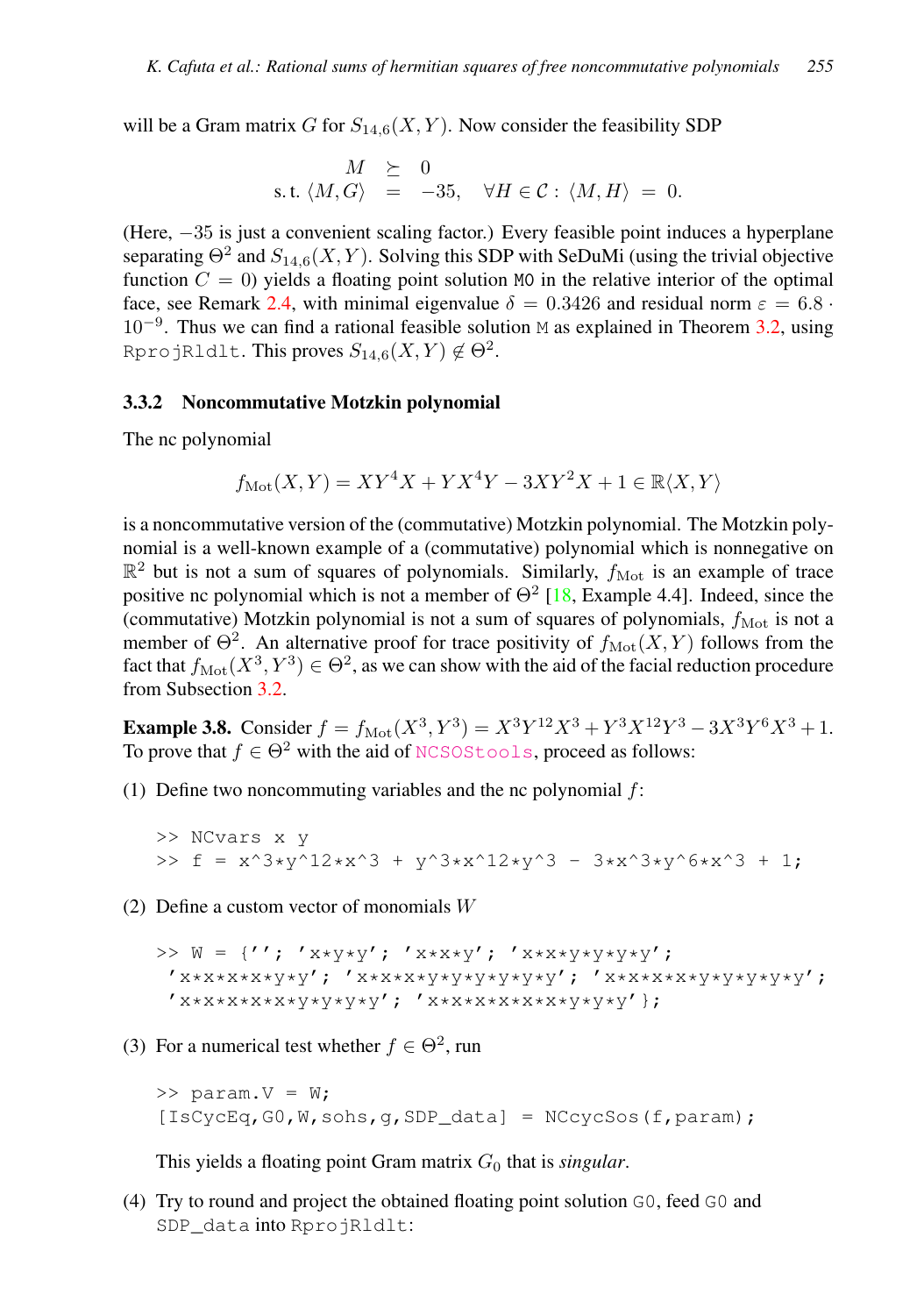$\geq$  [G, L, D, P, err] = RprojRldlt(G0, SDP\_data)

This exits with an error, since unlike in Example [3.5,](#page-9-0) the rounding and projecting alone does not yield a rational feasible point.

(5) Instead, let us reexamine  $G_0$ . A detailed look at the matrix reveals three nullvectors. We thus run our interactive procedure which aids the computer in reducing the size of the SDP as in Theorem [3.3.](#page-8-3)

 $\Rightarrow$  [G, SDP\_data] = fac\_reduct(f, param)

This leads the computer to return a floating point feasible point  $G_0 \in \mathbb{R}^{9 \times 9}$  and the data for this SDP, SDP\_data. It also stays in interactive mode and the user can inspect the matrix and enter the nullvector  $z$  to be used in the dimension reduction. We feed in three nullvectors as a matrix of three columns:

```
K>> z = [0 -1 0; -1 0 0; 0 0 1; 0 -1 0; 0 -1 0; -1 0 j]0 0 1; -1 0 0; 0 0 1];
    return
```
Inside the interactive routine this enables the computer to produce a positive definite feasible  $\hat{G}_0 \in \mathbb{R}^{6 \times 6}$ . Hence we exit the interactive routine.

 $K>>$  stop = 1; return

Now, [NCSOStools](http://ncsostools.fis.unm.si/) uses  $\hat{G}_0$  to produce a rational positive semidefinite Gram matrix G for f, which proves  $f \in \Theta^2$ . Like in the Example [3.5,](#page-9-0) the solution G is a cell containing two matrices with numerators and denominators of the rational entries of G. The reader can verify that  $f \stackrel{\text{cyc}}{\sim} W^*GW$  exactly by doing rational arithmetic or approximately by computing floating point approximation for  $G$  and using floating point arithmetic.

(6) To compute the LDU decomposition  $PLDL<sup>t</sup>P<sup>t</sup>$  for the rational Gram matrix G of f with respect to W (where  $G, L, D$  are cells, each containing numerators and denominators separately as a matrix) run

 $>> [L, D, P] =$ Rldlt(G)

The obtained rational sum of hermitian squares certificate for  $f_{\text{Mot}}(X^3, Y^3)$  is then

$$
f_{\text{Mot}}(X^3, Y^3) \stackrel{\text{cyc}}{\sim} \sum_{i=1}^6 \lambda_i g_i^* g_i
$$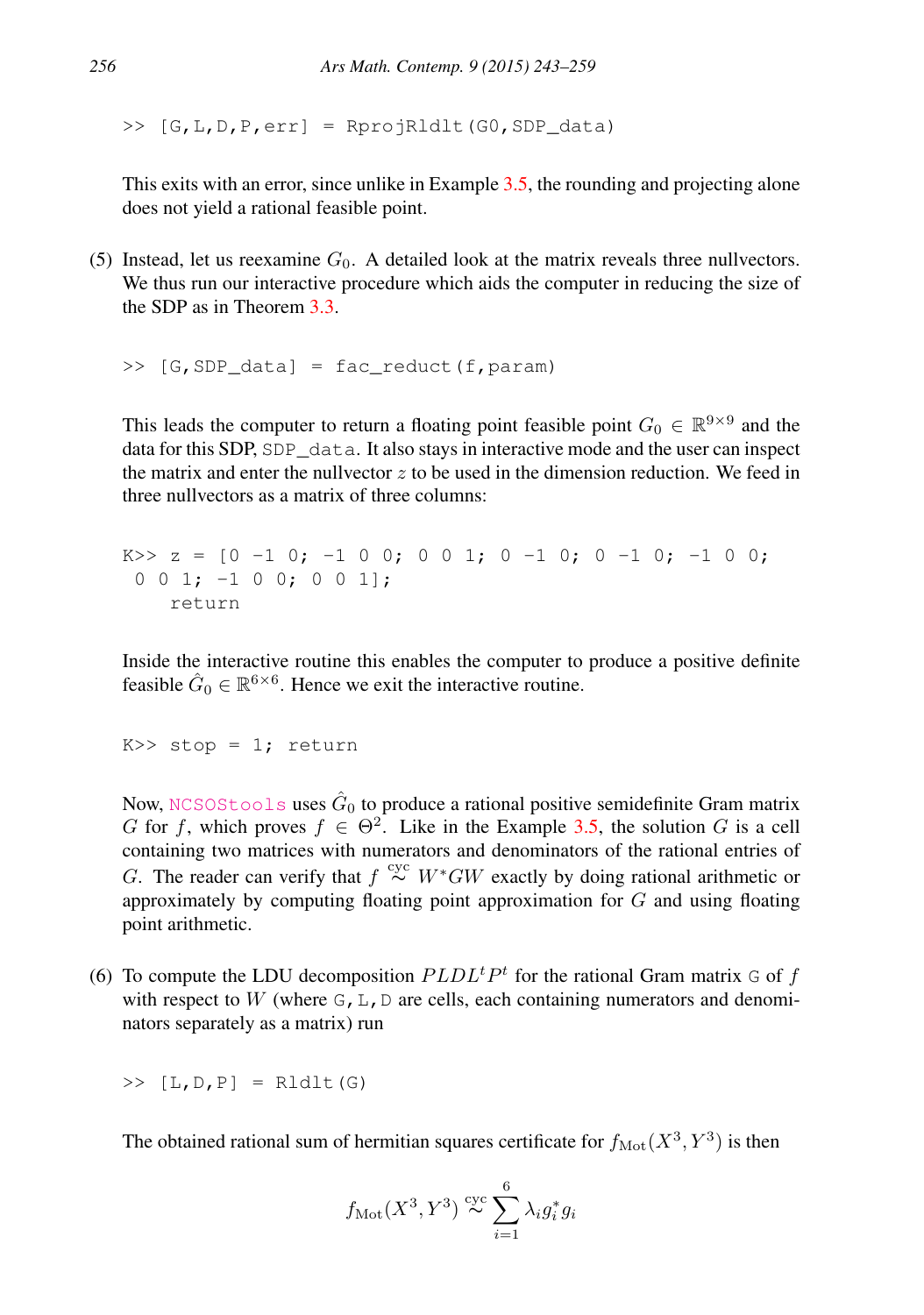for

$$
g_1 = 1 - \frac{1}{2}X^2Y^4 - \frac{1}{2}X^4Y^2
$$
  
\n
$$
g_2 = XY^2 - \frac{1}{2}X^3Y^6 - \frac{1}{2}X^5Y^4
$$
  
\n
$$
g_3 = X^2Y - \frac{1}{2}X^4Y^5 - \frac{1}{2}X^6Y^3
$$
  
\n
$$
g_4 = X^2Y^4 - X^4Y^2
$$
  
\n
$$
g_5 = X^3Y^6 - X^5Y^4
$$
  
\n
$$
g_6 = X^4Y^5 - X^6Y^3
$$

and

$$
\lambda_1 = \lambda_2 = \lambda_3 = 1, \quad \lambda_4 = \lambda_5 = \lambda_6 = \frac{3}{4}.
$$

**Remark 3.9.** We point out that this yields a rational sum of squares certificate for  $\check{f}(x^3, y^3)$ where  $\check{f}(x,y) = 1 + x^4y^2 + x^2y^4 - 3x^2y^2$  is the commutative Motzkin polynomial.

# 4 Conclusions

In this paper we considered nc polynomials  $p$  in freely noncommuting variables which can be decomposed as a sum of hermitian squares (and commutators) with a special focus on nc polynomials with rational coefficients that admit rational decompositions.

We explained how to obtain rational decompositions in theory and practice: if the related semidefinite programming problems have strictly feasible solutions then the algorithm we proposed - a variant of Peyrl-Parrilo rounding and projecting method - always yields a rational (i.e., exact symbolic) decomposition. In the absence of strict feasibility we proposed a variant of the facial reduction to reduce the size of the semidefinite program and enforce the existence of Slater points.

We implemented both methods in our open source software package [NCSOStools](http://ncsostools.fis.unm.si/) [\[10\]](#page-15-6) and demonstrated them on several illustrative examples.

# References

- <span id="page-14-4"></span>[1] M. Anjos and J. Lasserre, *Handbook of Semidefinite, Conic and Polynomial Optimization*, volume 166 of *International Series in Operational Research and Management Science*, Springer, 2012.
- <span id="page-14-1"></span>[2] D. Bessis, P. Moussa and M. Villani, Monotonic converging variational approximations to the functional integrals in quantum statistical mechanics, *J. Mathematical Phys.* 16 (1975), 2318– 2325.
- <span id="page-14-2"></span>[3] J. Borwein and H. Wolkowicz, Facial reduction for a cone-convex programming problem, *J. Austral. Math. Soc. Ser. A* 30 (1980/81), 369–380.
- <span id="page-14-3"></span>[4] S. Boyd, L. E. Ghaoui, E. Feron and V. Balakrishnan, *Linear Matrix Inequalities in System and Control Theory*, Studies in Applied Mathematics, SIAM, 1994.
- <span id="page-14-0"></span>[5] S. Burgdorf and I. Klep, Trace-positive polynomials and the quartic tracial moment problem, *C. R. Math. Acad. Sci. Paris* 348 (2010), 721–726.
- <span id="page-14-5"></span>[6] S. Burgdorf, K. Cafuta, I. Klep and J. Povh, Algorithmic aspects of sums of Hermitian squares of noncommutative polynomials, *Comput. Optim. Appl.* 55 (2013), 137–153.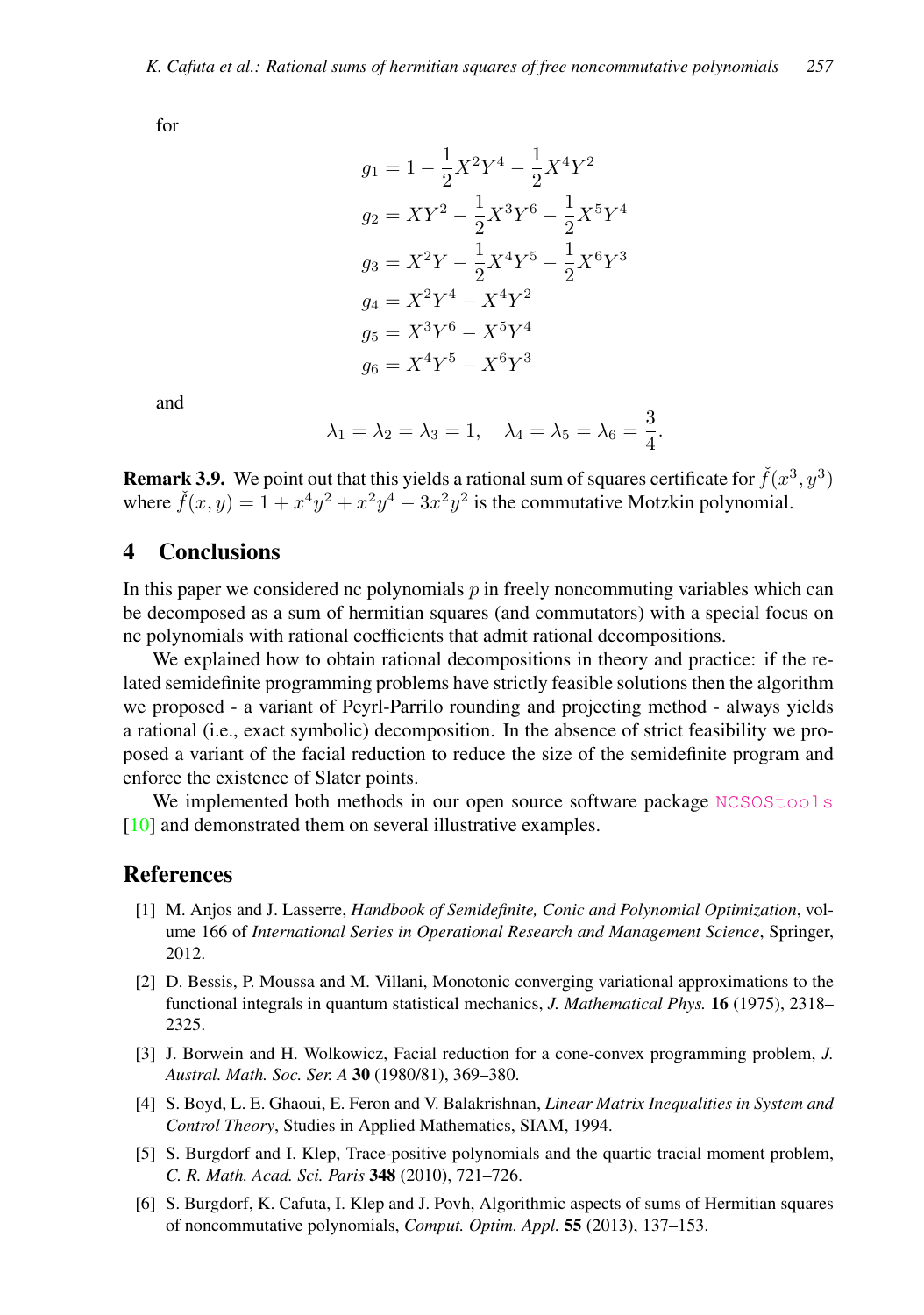- <span id="page-15-14"></span>[7] S. Burgdorf, K. Cafuta, I. Klep and J. Povh, The tracial moment problem and trace-optimization of polynomials, *Math. Program.* 137 (2013), 557–578.
- <span id="page-15-2"></span>[8] K. Cafuta, On matrix algebras associated to sum-of-squares semidefinite programs, *Linear Multilinear Algebra* 61 (2013), 1496–1509.
- <span id="page-15-18"></span>[9] K. Cafuta, I. Klep and J. Povh, A note on the nonexistence of sum of squares certificates for the Bessis-Moussa-Villani conjecture., *J. Math. Phys.* 51 (2010), 083521, 10.
- <span id="page-15-6"></span>[10] K. Cafuta, I. Klep and J. Povh, NCSOStools: a computer algebra system for symbolic and numerical computation with noncommutative polynomials, *Optim. Methods and Softw.* 26 (2011), 363–380, <http://ncsostools.fis.unm.si/>
- <span id="page-15-17"></span>[11] B. Collins, K. Dykema and F. Torres-Ayala, Sum-of-squares results for polynomials related to the Bessis-Moussa-Villani conjecture, *J. Stat. Phys.* 139 (2010), 779–799.
- <span id="page-15-5"></span>[12] A. Connes, Classification of injective factors. Cases  $II_1$ ,  $II_\infty$ ,  $III_\lambda$ ,  $\lambda \neq 1$ ., *Ann. of Math.* (2) 104 (1976), 73–115.
- <span id="page-15-4"></span>[13] M. de Oliveira, J. Helton, S. McCullough and M. Putinar, Engineering systems and free semialgebraic geometry, in: M. Putinar and S. Sullivant (eds.), *Emerging applications of algebraic geometry*, Springer, New York, volume 149 of *IMA Vol. Math. Appl.*, pp. 17–61, 2008.
- <span id="page-15-8"></span>[14] M. Goemans and D. Williamson, Improved approximation algorithms for maximum cut and satisfiability problems using semidefinite programming, *Journal of the Association for Computing Machinery* 42 (1995), 1115–1145.
- <span id="page-15-15"></span>[15] M. Halická, E. de Klerk and C. Roos, On the convergence of the central path in semidefinite optimization, *SIAM J. Optim.* 12 (2002), 1090–1099.
- <span id="page-15-0"></span>[16] J. Helton, "Positive" noncommutative polynomials are sums of squares, *Ann. of Math. (2)* 156 (2002), 675–694.
- <span id="page-15-7"></span>[17] E. Kaltofen, B. Li, Z. Yang and L. Zhi, Exact certification in global polynomial optimization via sums-of-squares of rational functions with rational coefficients, *J. Symbolic Comput.* 47 (2012), 1–15.
- <span id="page-15-1"></span>[18] I. Klep and M. Schweighofer, Connes' embedding conjecture and sums of Hermitian squares, *Adv. Math.* 217 (2008), 1816–1837.
- <span id="page-15-3"></span>[19] I. Klep and M. Schweighofer, Sums of Hermitian squares and the BMV conjecture, *J. Stat. Phys* 133 (2008), 739–760.
- <span id="page-15-13"></span>[20] I. Klep and J. Povh, Semidefinite programming and sums of hermitian squares of noncommutative polynomials, *J. Pure Appl. Algebra* 214 (2010), 740–749.
- <span id="page-15-11"></span>[21] J. B. Lassere, *Moments, positive polynomials and their applications*, volume 1 of *Imperial College Press Optimization Series*, Imperial College Press, London, 2009.
- <span id="page-15-10"></span>[22] J. B. Lasserre, Global optimization with polynomials and the problem of moments, *SIAM J. Optim.* 11 (2000/01), 796–817.
- <span id="page-15-9"></span>[23] M. Laurent and F. Rendl, Semidefinite programming and integer programming, in: G. N. K. Aardal and R. Weismantel (eds.), *Discrete Optimization*, Elsevier, volume 12 of *Handbooks in Operations Research and Management Science*, pp. 393 – 514, 2005.
- <span id="page-15-12"></span>[24] M. Laurent, Sums of squares, moment matrices and optimization over polynomials, in: *Emerging applications of algebraic geometry*, Springer, New York, volume 149 of *IMA Vol. Math. Appl.*, pp. 157–270, 2009.
- <span id="page-15-16"></span>[25] E. Lieb and R. Seiringer, Equivalent forms of the Bessis-Moussa-Villani conjecture, *J. Stat. Phys.* 115 (2004), 185–190.